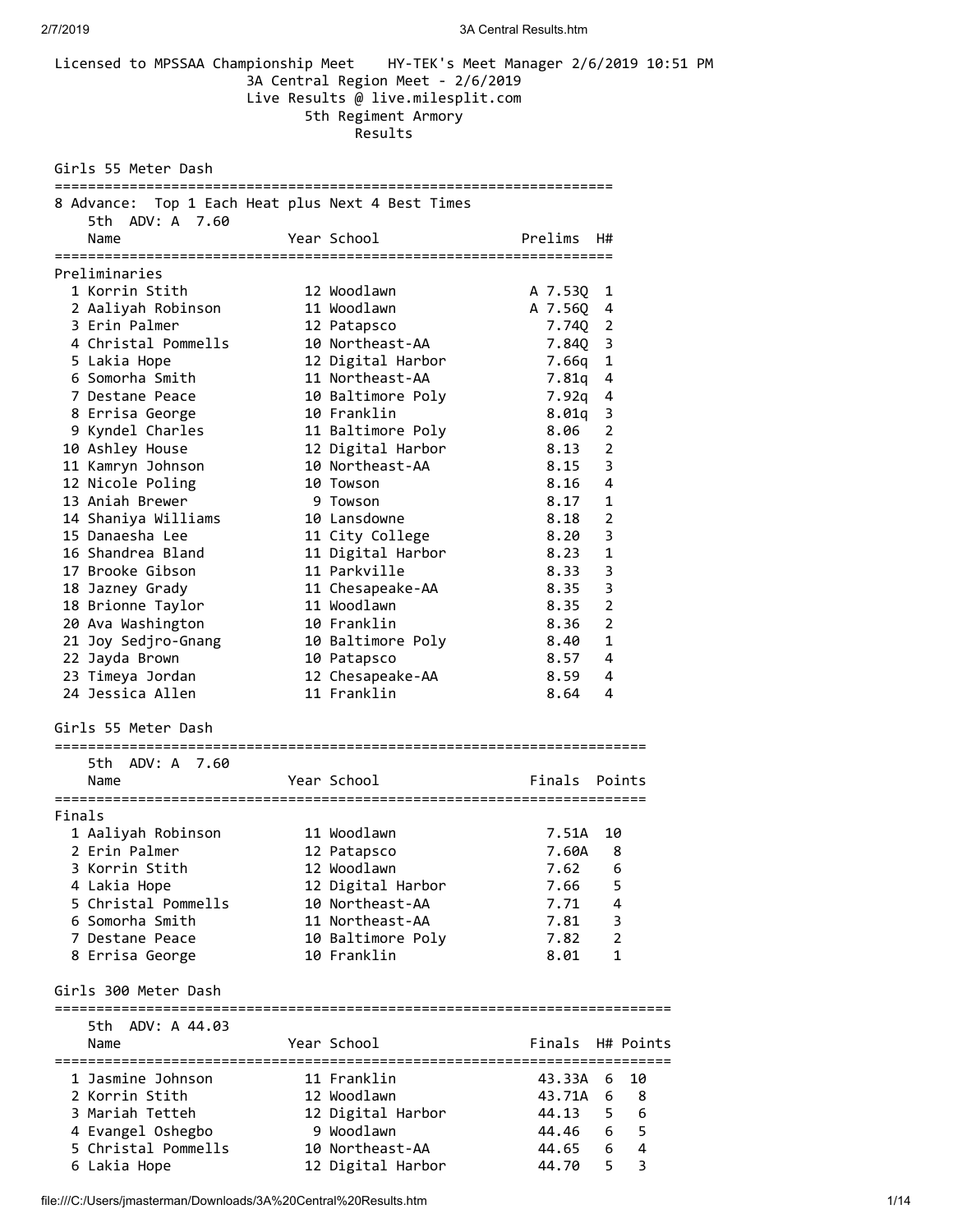| 2/7/2019 |                                                                                                                                                                                                                                                                                                                                                                                                                                                                                           |                                                                                                                                                                                                                                                                                                                                                                                      | 3A Central Results.htm                                                                                                                                                                                                                          |                                                                                                                                                               |                                                                                                     |
|----------|-------------------------------------------------------------------------------------------------------------------------------------------------------------------------------------------------------------------------------------------------------------------------------------------------------------------------------------------------------------------------------------------------------------------------------------------------------------------------------------------|--------------------------------------------------------------------------------------------------------------------------------------------------------------------------------------------------------------------------------------------------------------------------------------------------------------------------------------------------------------------------------------|-------------------------------------------------------------------------------------------------------------------------------------------------------------------------------------------------------------------------------------------------|---------------------------------------------------------------------------------------------------------------------------------------------------------------|-----------------------------------------------------------------------------------------------------|
|          | 7 Aaliyah Robinson<br>8 Kayla Ross<br>9 Destane Peace<br>10 Khatira Witherspoon<br>11 Madeline Kuehn<br>12 Aniah Brewer<br>13 Elizabeth Taylor<br>13 Danaesha Lee<br>15 Jasmine Wilson<br>16 Kamryn Johnson<br>17 Azariah Williams<br>18 Somorha Smith<br>19 Gabby Goins<br>20 Timeya Jordan<br>21 Kiersten Blanchard<br>22 Tyler Bey                                                                                                                                                     | 11 Woodlawn<br>12 City College<br>10 Baltimore Poly<br>12 Milford Mill<br>10 Towson<br>9 Towson<br>11 Towson<br>11 City College<br>11 Lansdowne<br>10 Northeast-AA<br>11 Franklin<br>11 Northeast-AA<br>9 Franklin<br>12 Chesapeake-AA<br>12 Chesapeake-AA<br>9 City College                                                                                                         | 44.91<br>44.99<br>45.82<br>46.73<br>46.92<br>47.13<br>47.86<br>47.86<br>47.88<br>47.96<br>48.45<br>48.47<br>48.93<br>49.29<br>49.35<br>49.86                                                                                                    | 5<br>4<br>4<br>4<br>3<br>$\overline{2}$<br>2<br>3<br>1<br>5<br>3<br>3<br>1<br>4<br>2<br>1                                                                     | 2<br>1                                                                                              |
|          | 23 Shaniya Williams<br>Girls 500 Meter Run                                                                                                                                                                                                                                                                                                                                                                                                                                                | 10 Lansdowne                                                                                                                                                                                                                                                                                                                                                                         | 53.74                                                                                                                                                                                                                                           | 1                                                                                                                                                             |                                                                                                     |
|          |                                                                                                                                                                                                                                                                                                                                                                                                                                                                                           |                                                                                                                                                                                                                                                                                                                                                                                      |                                                                                                                                                                                                                                                 |                                                                                                                                                               |                                                                                                     |
|          | 5th ADV: A 1:23.78<br>Name                                                                                                                                                                                                                                                                                                                                                                                                                                                                | Year School                                                                                                                                                                                                                                                                                                                                                                          | Finals                                                                                                                                                                                                                                          |                                                                                                                                                               | H# Points                                                                                           |
|          | 1 Jasmine Johnson<br>2 Sydney Gilbert<br>3 Marisa Gaines<br>4 Brooke Hurst<br>5 Nadia Cook<br>6 Samantha Leo<br>7 Aisha Carrington<br>8 Mariah Tetteh<br>9 Nicole Dia<br>10 Jasmine Wilson<br>11 Maryrose Gardiner<br>12 Malia Gutierrez<br>13 Ahminyah Rooks<br>14 Kiersten Blanchard<br>15 Dumiebe Obiemeke<br>16 Emily Stange<br>17 Grace Whiteman<br>18 Mya Nelson-Williams<br>19 Rachel Barrows<br>20 Harriet Engelke<br>21 Prakriti Karki<br>22 Majda Laafar<br>Girls 800 Meter Run | 11 Franklin<br>12 Franklin<br>10 City College<br>10 Chesapeake-AA<br>12 Woodlawn<br>10 Chesapeake-AA<br>10 Franklin<br>12 Digital Harbor<br>9 Baltimore Poly<br>11 Lansdowne<br>10 Towson<br>9 Towson<br>10 Woodlawn<br>12 Chesapeake-AA<br>11 Parkville<br>11 Towson<br>11 Northeast-AA<br>10 City College<br>11 Baltimore Poly<br>9 Baltimore Poly<br>11 Northeast-AA<br>9 Dundalk | 1:22.81A<br>1:24.59<br>1:25.27<br>1:25.94<br>1:26.30<br>1:26.99<br>1:28.23<br>1:28.34<br>1:28.69<br>1:31.85<br>1:32.84<br>1:33.01<br>1:33.15<br>1:34.65<br>1:35.01<br>1:35.65<br>1:38.08<br>1:38.13<br>1:39.98<br>1:41.25<br>1:46.03<br>1:57.77 | 6<br>6<br>4<br>5.<br>4<br>6<br>5<br>5<br>5<br>3<br>3<br>$\overline{2}$<br>4<br>3<br>$\overline{2}$<br>2<br>$\overline{2}$<br>$\mathbf{1}$<br>3<br>1<br>1<br>1 | 10<br>8<br>6<br>5<br>4<br>3<br>$\overline{2}$<br>$\mathbf{1}$                                       |
|          | 5th ADV: A 2:32.26<br>Name                                                                                                                                                                                                                                                                                                                                                                                                                                                                | Year School                                                                                                                                                                                                                                                                                                                                                                          | Finals H# Points                                                                                                                                                                                                                                |                                                                                                                                                               |                                                                                                     |
|          | 1 Madeline Till<br>2 Nia Warren<br>3 Sydney Gilbert<br>4 Marisa Gaines<br>5 Amelia Dinsmore<br>6 Briana Demarcy<br>7 Nadia Cook<br>8 Juni Polansky<br>9 Erin Hulburt<br>10 Suzanne Luthy<br>11 Claire Briglio<br>12 Grace Whiteman<br>13 Mason Frechtel<br>14 Chielota Uma                                                                                                                                                                                                                | 10 Towson<br>10 Digital Harbor<br>12 Franklin<br>10 City College<br>10 Towson<br>11 Franklin<br>12 Woodlawn<br>10 Baltimore Poly<br>12 Chesapeake-AA<br>12 Franklin<br>12 Towson<br>11 Northeast-AA<br>12 Chesapeake-AA<br>10 Baltimore Poly                                                                                                                                         | $2:29.00A$ 3<br>$2:29.21A$ 3<br>2:34.43<br>2:39.79<br>2:42.15<br>2:45.55<br>2:45.62<br>2:45.79<br>2:46.95<br>2:47.88<br>2:49.16<br>2:59.53<br>2:59.56<br>3:00.84                                                                                | 3<br>$\overline{2}$<br>$\overline{2}$<br>$\overline{2}$<br>2<br>3<br>3<br>$\overline{2}$<br>$\overline{2}$<br>$\overline{2}$                                  | 10<br>- 8<br>3 6<br>$1 \quad 5$<br>$\overline{4}$<br>$\overline{\mathbf{3}}$<br>$\overline{2}$<br>1 |

file:///C:/Users/jmasterman/Downloads/3A%20Central%20Results.htm 2/14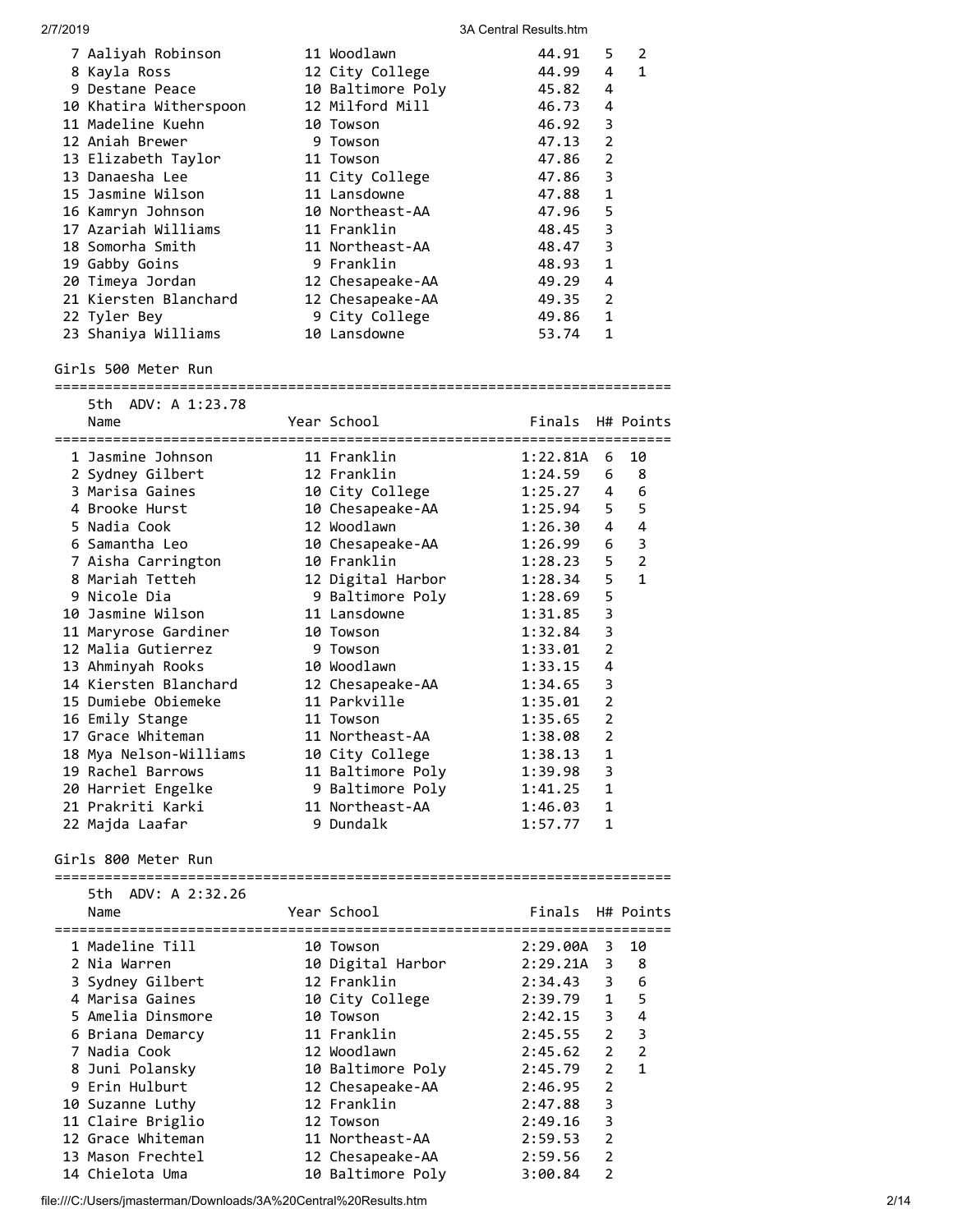| 15 Kayla Battle    | 9 Baltimore Poly | 3:01.90 | $\mathbf{1}$   |
|--------------------|------------------|---------|----------------|
| 16 Anna MacFarland | 11 Parkville     | 3:14.02 | $\mathbf{1}$   |
| 17 Prakriti Karki  | 11 Northeast-AA  | 3:14.05 | $\overline{1}$ |
| 18 Sydney Osel     | 9 Parkville      | 3:21.76 | $\blacksquare$ |

Girls 1600 Meter Run

==========================================================================

| 5th ADV: A 5:42.73          |                                |                  |                |                         |
|-----------------------------|--------------------------------|------------------|----------------|-------------------------|
| Name                        | Year School                    | Finals H# Points |                |                         |
| =======================     | ============================== |                  |                |                         |
| 1 Madeline Till             | 10 Towson                      | $5:27.72A$ 2     |                | 10                      |
| 2 Nia Warren                | 10 Digital Harbor              | $5:32.23A$ 2     |                | 8                       |
| 3 Bailey Healy              | 9 Chesapeake-AA                | $5:59.51$ 2      |                | 6                       |
| 4 Juni Polansky             | 10 Baltimore Poly              | $6:08.22$ 2      |                | 5                       |
| 5 Chiara Menegatti          | 10 Towson                      | $6:09.79$ 2      |                | 4                       |
| 6 Ihsane Abdeddaim          | 9 Baltimore Poly               | $6:10.08$ 2      |                | 3                       |
| 7 Leah Evans                | 12 Chesapeake-AA               | 6:17.30          | $\overline{2}$ | $\overline{\mathbf{2}}$ |
| 8 Anna Vaikness             | 10 Towson                      | 6:23.21          | 2              | $\mathbf{1}$            |
| 9 Jenna Sattler             | 12 Chesapeake-AA               | 6:27.83          | 2              |                         |
| 10 Lillia Berninzoni        | 9 Baltimore Poly               | 6:46.38          | 2              |                         |
| 11 Cynthia Gwan             | 9 Franklin                     | 7:24.96          | $\mathbf{1}$   |                         |
| -- Skyla Green              | 9 Franklin                     | DQ —             |                | 1 1 lap short           |
| -- Amy Hubbard              | 9 City College                 | DQ —             | $\mathbf{1}$   | 1 lap short             |
| -- Corrine Barco            | 9 Patapsco                     | DQ               | $\mathbf{1}$   | 1 lap short             |
| -- Jennifer Parrish         | 11 Lansdowne                   | DQ               | $\mathbf{1}$   | 1 lap short             |
| -- Desire Marroquin Bosarre | 9 Lansdowne                    | DQ.              | $\mathbf{1}$   | 1 lap short             |

## Girls 3200 Meter Run

======================================================================= 5th ADV: A 12:30.01 Name The Year School The Points Points Points ======================================================================= 1 Amelia Dinsmore 10 Towson 12:11.47A 10 2 Jaquelyn Sheedy 12 Towson 12:46.87 8 3 Briana Demarcy 11 Franklin 12:49.02 6 4 Margaret Grandsire 11 Towson 12:49.73 5 5 Nia Quinn 9 Chesapeake-AA 13:10.05 4 6 Ihsane Abdeddaim 9 Baltimore Poly 14:10.11 3 7 Emma Frantz 9 Franklin 14:18.15 2 8 Emily Hope 9 Franklin 14:35.13 1 9 Grace Costello 9 Baltimore Poly 15:05.92 10 Kelsi Davis 11 Chesapeake-AA 15:36.00 11 Roshawna Brinkley 12 City College 16:16.76 12 Anna Doherty 10 City College 16:22.82 13 Holly Boggs 11 Chesapeake-AA 16:24.78

Girls 55 Meter Hurdles

| 8 Advance: Top 1 Each Heat plus Next 5 Best Times<br>5th ADV: A 9.24 |                   |            |              |
|----------------------------------------------------------------------|-------------------|------------|--------------|
| Name                                                                 | Year School       | Prelims    | H#           |
|                                                                      |                   |            |              |
| Preliminaries                                                        |                   |            |              |
| 1 Erin Palmer                                                        | 12 Patapsco       | A 8.940    | -1           |
| 2 Thalia Summerville                                                 | 11 Digital Harbor | A 8.970 3  |              |
| 3 Jai'-la Armstrong                                                  | 12 City College   | A 9.200 2  |              |
| 4 Busayo Ogunbiyi                                                    | 12 Parkville      | A 9.13g    | 1            |
| 5 Denisha McLaurin                                                   | 9 Woodlawn        | 9.52g      | - 2          |
| 6 Cori Davis                                                         | 12 Baltimore Poly | $10.44q$ 3 |              |
| 7 Anaya White                                                        | 10 City College   | 10.75g     | $\mathbf{1}$ |
| 8 Susannah Lehr                                                      | 11 Towson         | 10.94g     | 2            |
| 9 Cori Hill                                                          | 10 Baltimore Poly | 11.00      | 1            |
| 10 Brianna Eiser                                                     | 12 Lansdowne      | 11.29      | 3            |
| 11 Aniah Brewer                                                      | 9 Towson          | 11.31      | 3            |

14 Julia Alumbro 9 Baltimore Poly 16:52.28

file:///C:/Users/jmasterman/Downloads/3A%20Central%20Results.htm 3/14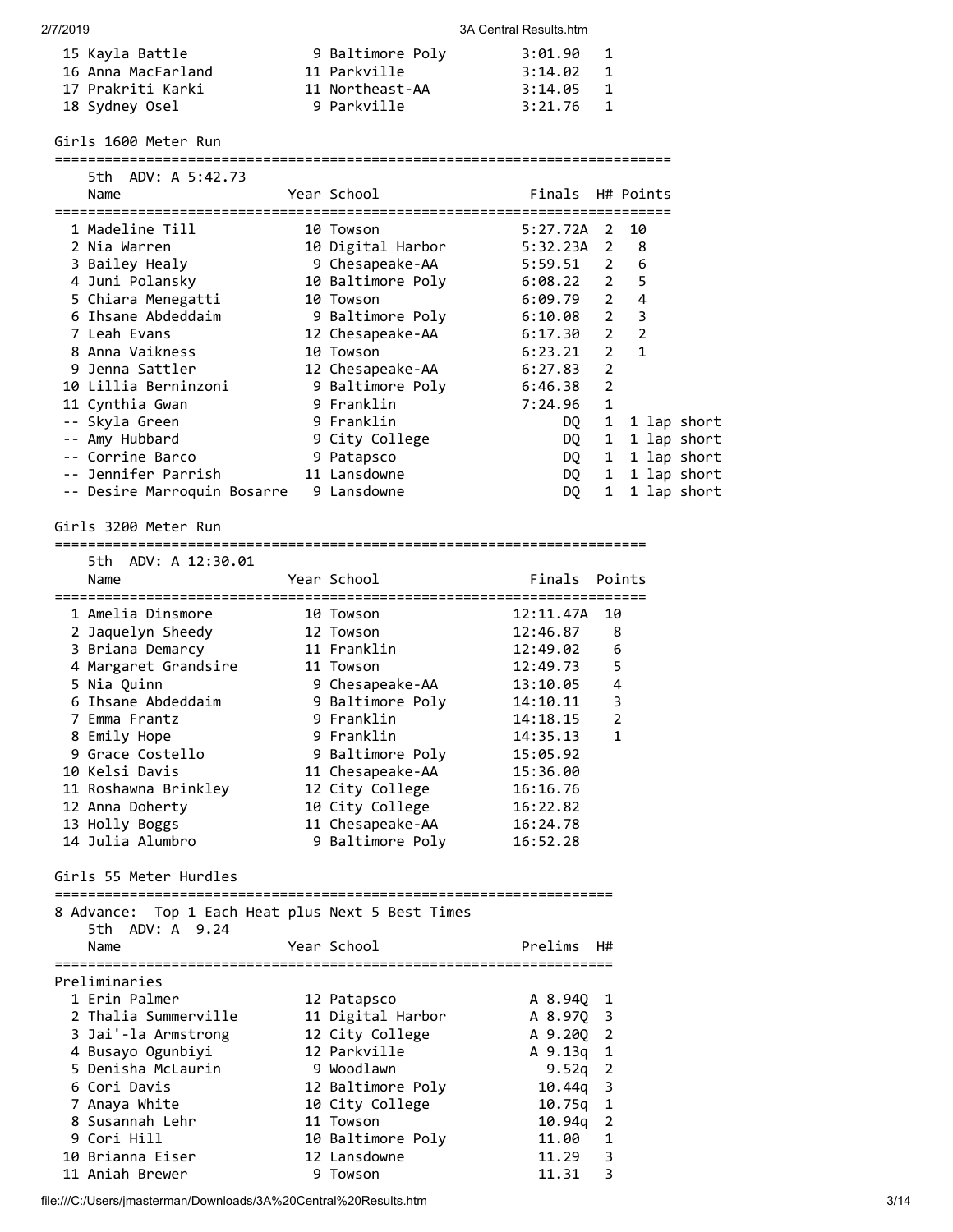| 2/7/2019 |                                  |                   |                         | 3A Central Results.htm |     |           |
|----------|----------------------------------|-------------------|-------------------------|------------------------|-----|-----------|
|          | 12 Ayanna Hayes                  | 10 Baltimore Poly |                         | 11.35                  | 2   |           |
|          | 13 Akunna Ndubuisi               | 10 Franklin       |                         | 11.57                  | 2   |           |
|          | 14 Abigail Hynson                | 11 Chesapeake-AA  |                         | 11.61                  | 1   |           |
|          | 15 Adelle Marcic                 | 11 Chesapeake-AA  |                         | 11.82                  | 1   |           |
|          | 16 Janoah Bond                   | 10 Towson         |                         | 12.26                  | 3   |           |
|          | 17 Zi'Nae Peynado                | 9 City College    |                         | 12.98                  | 3   |           |
|          | -- Mya Wesley                    | 11 Woodlawn       |                         | <b>DNF</b>             | 2   |           |
|          |                                  |                   |                         |                        |     |           |
|          | Girls 55 Meter Hurdles           |                   |                         |                        |     |           |
|          | 5th ADV: A 9.24                  |                   |                         |                        |     |           |
|          | Name                             | Year School       |                         | Finals                 |     | Points    |
|          |                                  |                   |                         |                        |     |           |
| Finals   |                                  |                   |                         |                        |     |           |
|          | 1 Erin Palmer                    | 12 Patapsco       |                         | 8.70A                  | 10  |           |
|          | 2 Thalia Summerville             | 11 Digital Harbor |                         | 8.79A                  | 8   |           |
|          | 3 Jai'-la Armstrong              | 12 City College   |                         | 9.04A                  | 6   |           |
|          | 4 Busayo Ogunbiyi                | 12 Parkville      |                         | 9.09A                  | 5   |           |
|          | 5 Denisha McLaurin               | 9 Woodlawn        |                         | 9.53                   | 4   |           |
|          | 6 Cori Davis                     | 12 Baltimore Poly |                         | 9.67                   | 3   |           |
|          | 7 Susannah Lehr                  | 11 Towson         |                         | 10.66                  | 2   |           |
|          | 8 Anaya White                    | 10 City College   |                         | 11.11                  | 1   |           |
|          | Girls 4x200 Meter Relay          |                   |                         |                        |     |           |
|          | 5th ADV: A 1:53.35               |                   |                         |                        |     |           |
|          | School                           |                   |                         | Finals                 |     | H# Points |
|          |                                  |                   |                         |                        |     |           |
|          | 1 Woodlawn                       |                   |                         | 1:48.99A               | - 4 | 10        |
|          | 1) Evangel Oshegbo 9             |                   | 2) Korrin Stith 12      |                        |     |           |
|          | 3) Aaliyah Robinson 11           |                   | 4) Jayanna Hornes 10    |                        |     |           |
|          | 2 Digital Harbor                 |                   |                         | $1:52.51A$ 4           |     | 8         |
|          | 1) Thalia Summerville 11         |                   | 2) Mariah Tetteh 12     |                        |     |           |
|          | 3) Ashley House 12               |                   | 4) Lakia Hope 12        |                        |     |           |
|          | 3 Franklin                       |                   |                         | $1:53.33A$ 3           |     | 6         |
|          | 1) Errisa George 10              |                   | 2) Aisha Carrington 10  |                        |     |           |
|          | 3) Briasia Rondon 10             |                   | 4) Jasmine Johnson 11   |                        |     |           |
|          | 4 Baltimore City College         |                   |                         | 1:54.14                | 4   | 5         |
|          | 1) Jai'-la Armstrong 12          |                   | 2) Kayla Ross 12        |                        |     |           |
|          | 3) Mia Thomas 9                  |                   | 4) Danaesha Lee 11      |                        |     |           |
|          | 5 Northeast-AA                   |                   |                         | 1:56.79                | 4   | 4         |
|          | 1) Somorha Smith 11              |                   | 2) Kamryn Johnson 10    |                        |     |           |
|          | 3) Kiersten Lamke 12             |                   | 4) Christal Pommells 10 |                        |     |           |
|          | 6 Towson                         |                   |                         | 1:56.93                | 3   | 3         |
|          | 1) Aniah Brewer 9                |                   | 2) Maryrose Gardiner 10 |                        |     |           |
|          | 3) Nicole Poling 10              |                   | 4) Madeline Kuehn 10    |                        |     |           |
|          | 7 Baltimore Poly                 |                   |                         | 1:57.57                | 3   | 2         |
|          | 1) Kyndel Charles 11             |                   | 2) Nicole Dia 9         |                        |     |           |
|          | 3) Cori Davis 12                 |                   | 4) Destane Peace 10     |                        |     |           |
|          | 8 Chesapeake-AA                  |                   |                         | 1:58.25                | 3   | 1         |
|          | 1) Jazney Grady 11               |                   | 2) Georgia Spangler 10  |                        |     |           |
|          | 3) Samantha Leo 10               |                   | 4) Brooke Hurst 10      |                        |     |           |
|          | 9 Milford Mill                   |                   |                         | 2:01.13                | 2   |           |
|          | 1) Fopefoluwa Atanda 12          |                   | 2) Kalia Thompson 9     |                        |     |           |
|          | 3) Khatira Witherspoon 12        |                   | 4) Kamyia Wilson 10     |                        |     |           |
|          | 10 Kenwood                       |                   |                         | 2:08.01                | 1   |           |
|          | 1) Kaniya Lawson 12              |                   | 2) Jada Malone 11       |                        |     |           |
|          | 3) Haley Kuzma 10                |                   | 4) Hailey Holbrook 11   |                        |     |           |
|          | 11 Dundalk                       |                   |                         | 2:08.18                | 1   |           |
|          | 1) Madison Sautter 9             |                   | 2) Sema'j Jones 10      |                        |     |           |
|          | 3) Shawnie Allen 11              |                   | 4) Ta'Niya Johnson 11   |                        |     |           |
|          | 12 Lansdowne                     |                   |                         | 2:11.73                | 2   |           |
|          | 1) Jasmine Wilson 11             |                   | 2) Aaliyah Ibraheem 10  |                        |     |           |
|          | 3) Desire Marroquin Bosarreyes 9 |                   | 4) Shaniya Williams 10  |                        |     |           |
|          | 13 Southwestern                  |                   |                         | 2:17.46                | 1   |           |

file:///C:/Users/jmasterman/Downloads/3A%20Central%20Results.htm 4/14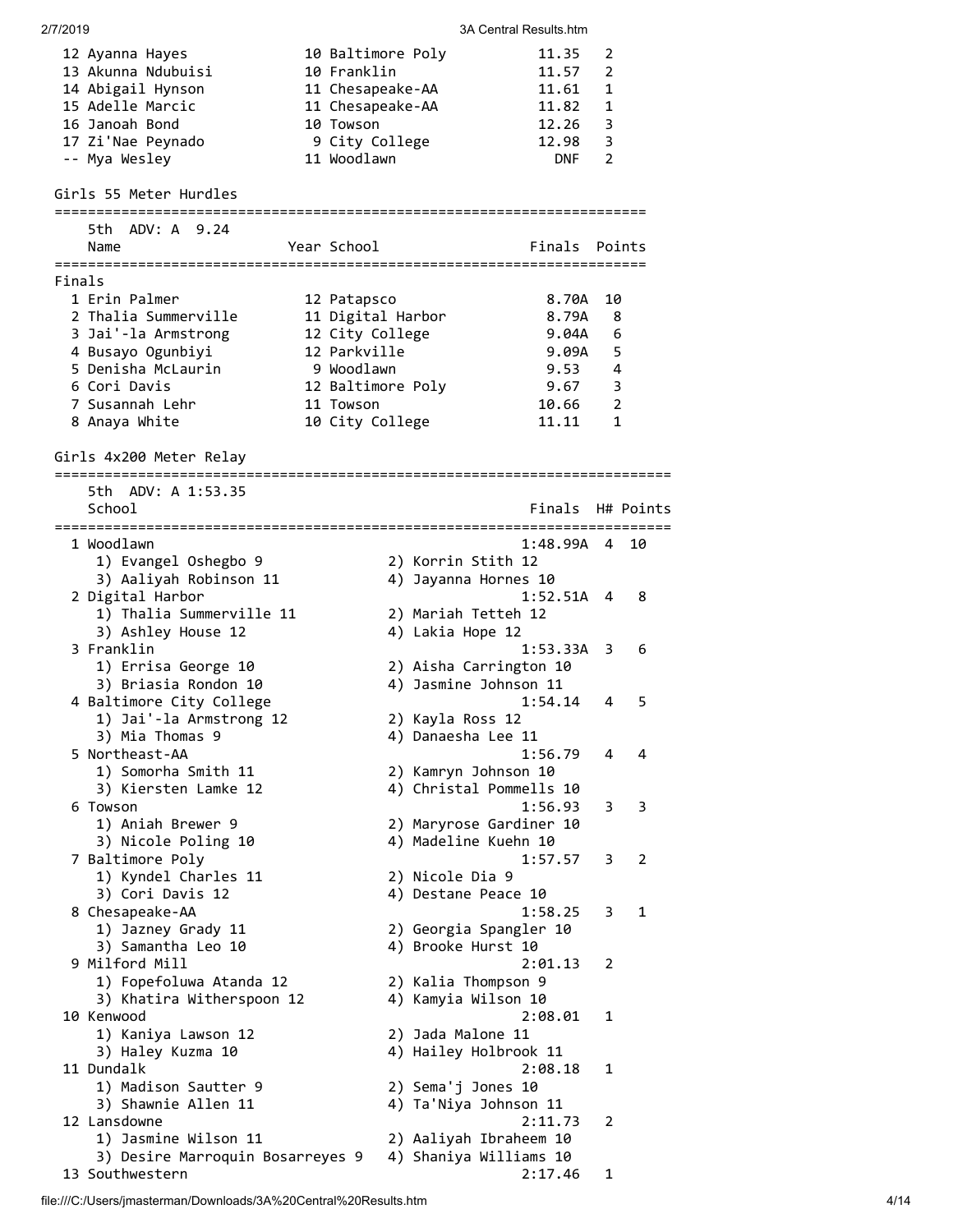- 1) Shikim Simms 11 2) Chandera Lewis 11
	-

- 
- 3) Rayvin Simms 10 4) Eryina Washington 10

Girls 4x400 Meter Relay ========================================================================== 5th ADV: A 4:24.06 School **Finals** H# Points ========================================================================== 1 Digital Harbor 4:20.59A 3 10 1) Mariah Tetteh 12 2) Nia Warren 10 3) Lakia Hope 12 4) Thalia Summerville 11 2 Baltimore City College 4:28.97 3 8 1) Jai'-la Armstrong 12 2) Kyturah Gaines 11 3) Marisa Gaines 10 4) Kayla Ross 12 3 Franklin 4:32.81 2 6 1) Aisha Carrington 10 2) Briasia Rondon 10 3) Jasmine Johnson 11  $\hskip10mm$  4) Suzanne Luthy 12 4 Chesapeake-AA 4:34.98 3 5<br>1) Bailey Healy 9 2) Hannah McKeon 12 1) Bailey Healy 9 2) Hannah McKeon 12 3) Brooke Hurst 10 4) Samantha Leo 10 5 Woodlawn 4:37.32 3 4 1) Jayanna Hornes 10 2) Mya Wesley 11<br>1) Jayanna Hornes 10 2) Mya Wesley 11 3) Korrin Stith 12 (4) Evangel Oshegbo 9 6 Towson 4:41.42 2 3 1) Malia Gutierrez 9 2) Maryrose Gardiner 10<br>3) Claire Briglio 12 4) Madeline Kuehn 10<br>4.42.61 3) Claire Briglio 12 4) Madeline Kuehn 10 7 Northeast-AA 4:42.61 2 2 1) Kiersten Lamke 12 2) Kamryn Johnson 10 3) Yasmeena Jones 10 4) Christal Pommells 10 8 Baltimore Poly 4:47.92 1 1 1) Rachel Barrows 11 2) Nicole Dia 9 3) Glory-Gifty Fomena 10 4) Logan Samuel 10 9 Milford Mill 5:07.97 1 1) Fopefoluwa Atanda 12 2) Khatira Witherspoon 12 3) Kalya Mackey 11 4) Kalia Thompson 9 Girls 4x800 Meter Relay ======================================================================= 5th ADV: A 10:31.47 School **Finals Points** ======================================================================= 1 Towson 10:33.41 10 1) Claire Briglio 12 2) Sofia Grose 11 3) Amelia Dinsmore 10 4) Madeline Till 10 2 Chesapeake-AA 10:49.72 8 1) Bailey Healy 9 2) Mason Frechtel 12 3) Leah Evans 12 4) Hannah McKeon 12 3 Franklin 10:52.66 6 1) Katrina Del Puerto 9 2) Suzanne Luthy 12 3) Briana Demarcy 11 4) Briasia Rondon 10 4 Baltimore Poly 11:00.21 5 1) Rachel Barrows 11 2) Ihsane Abdeddaim 9 3) Nicole Dia 9 11 - 2010 12:00 4) Juni Polansky 10 5 Woodlawn 13:37.73 4 1) Nadia Cook 12 2) Trinity House 9 3) Ashyah Holmes 10 4) Lenaira Fowler 10 Girls High Jump ======================================================================= 5th ADV: A 4-09 Name The Year School Team and Points Points ======================================================================= 1 Maryia Hrytsyshyna 10 Chesapeake-AA 4-09.00A 10 4-03 4-05 4-07 4-09 4-11 P O O O XXX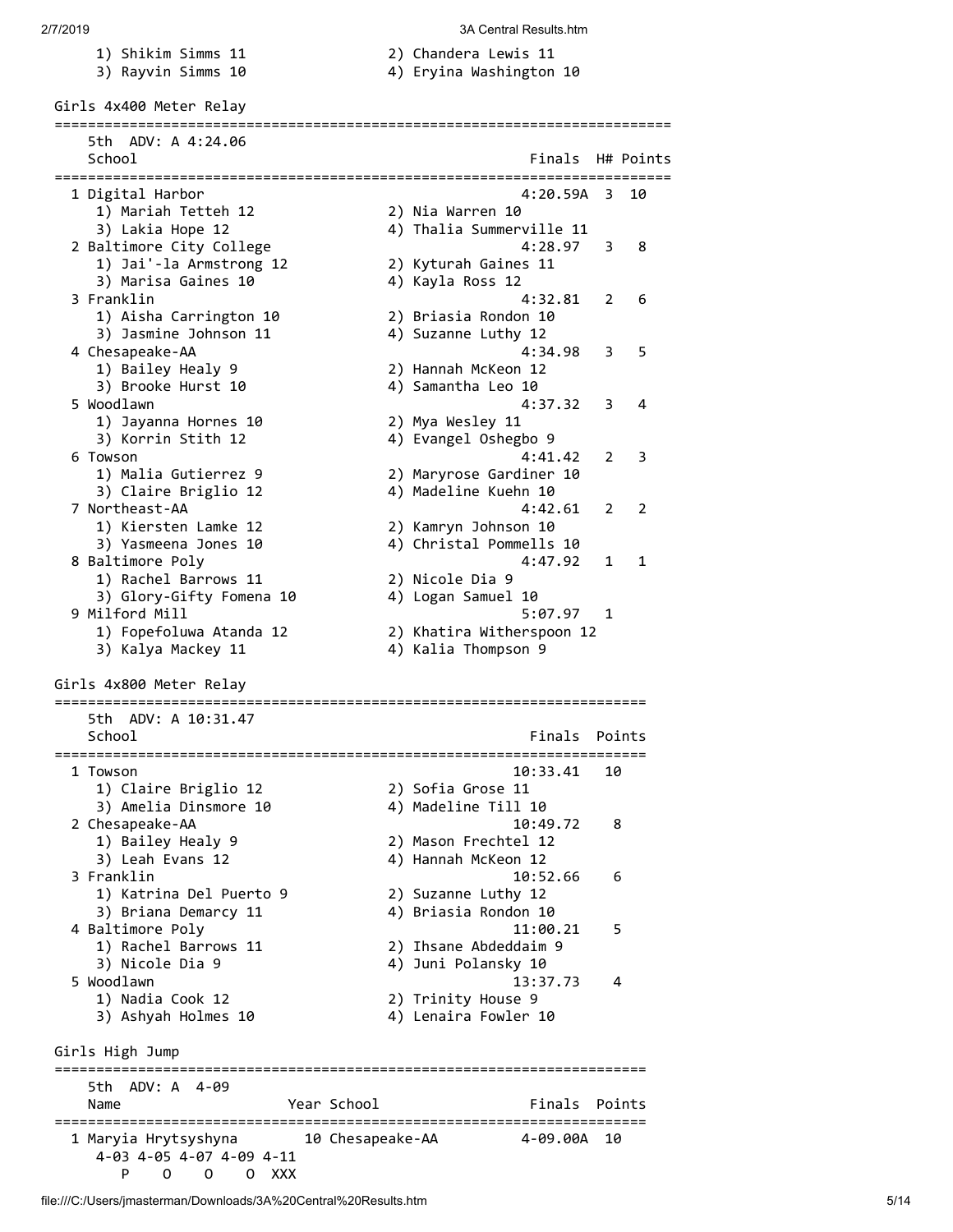| 2/7/2019 |                                                                                         |       |                   | 3A Central Results htm |    |
|----------|-----------------------------------------------------------------------------------------|-------|-------------------|------------------------|----|
|          | 2 Samantha Leo<br>4-03 4-05 4-07 4-09 4-11<br>P.                                        |       | 10 Chesapeake-AA  | 4-09.00A               | 8  |
|          | 0 0 0 XXX<br>3 Evangel Oshegbo<br>4-03 4-05 4-07 4-09 4-11<br>P<br>P <sub>2</sub><br>XO | O XXX | 9 Woodlawn        | 4-09.00A               | 6  |
|          | 4 Joy Sedjro-Gnang<br>4-03 4-05 4-07 4-09<br>$0 \quad 0 \quad 0 \quad$                  |       | 10 Baltimore Poly | 4-07.00                | 5  |
|          | 5 Mya Wesley<br>4-03 4-05 4-07 4-09<br>0 0 XO XXX                                       |       | 11 Woodlawn       | 4-07.00                | 4  |
|          | 6 Destane Peace<br>4-03 4-05 4-07 4-09                                                  |       | 10 Baltimore Poly | 4-07.00                | 3  |
|          | PXOXOXXX<br>7 Cori Hill<br>4-03 4-05 4-07                                               |       | 10 Baltimore Poly | 4-05.00                | 2  |
|          | XO OXXX<br>8 Susannah Lehr<br>4-03 4-05 4-07                                            |       | 11 Towson         | 4-05.00                | 1  |
|          | XO XO XXX<br>9 Brooke Brewis<br>4-03 4-05 4-07                                          |       | 12 Chesapeake-AA  | 4-05.00                |    |
|          | 0 XXO X<br>10 Jai'-la Armstrong<br>4-03 4-05 4-07                                       |       | 12 City College   | $4 - 05.00$            |    |
|          | XO XXO XXX<br>11 Fopefoluwa Atanda<br>4-03 4-05 4-07                                    |       | 12 Milford Mill   | 4-05.00                |    |
|          | XXO XXO XXX<br>-- Kayla Ross<br>4-05                                                    |       | 12 City College   | NH.                    |    |
|          | <b>XXX</b><br>-- Nicole Poling<br>$4 - 03$                                              |       | 10 Towson         | NH.                    |    |
|          | <b>XXX</b><br>-- Kamyia Wilson<br>$4 - 03$                                              |       | 10 Milford Mill   | NH.                    |    |
|          | XXX<br>-- Alaina Hetrick<br>4-03                                                        |       | 9 Franklin        | NΗ                     |    |
|          | XXX<br>-- Reece Dell<br>4-03                                                            |       | 9 Franklin        | NΗ                     |    |
|          | XХ<br>-- Zi'Nae Peynado<br>$4 - 03$                                                     |       | 9 City College    | NH.                    |    |
|          | <b>XXX</b><br>-- Denisha McLaurin<br>$4 - 03$<br><b>XXX</b>                             |       | 9 Woodlawn        | NH.                    |    |
|          | Girls Pole Vault                                                                        |       |                   |                        |    |
|          | 5th ADV: A 7-08<br>Name                                                                 |       | Year School       | Finals Points          |    |
|          | 1 Hannah McKeon<br>6-02 6-08 7-02 7-08 8-02 8-07<br>P.<br>0 0 0 XXO XXX                 |       | 12 Chesapeake-AA  | 8-02.00A               | 10 |
|          | 2 Ahminyah Rooks<br>6-02 6-08 7-02 7-08<br>X0<br>$0 \t 0 \t XXX$                        |       | 10 Woodlawn       | 7-02.00                | 7  |
|          | 2 Elizabeth Beraducci<br>$6 - 02$ $6 - 08$ $7 - 02$ $7 - 08$                            |       | 10 Chesapeake-AA  | 7-02.00                | 7  |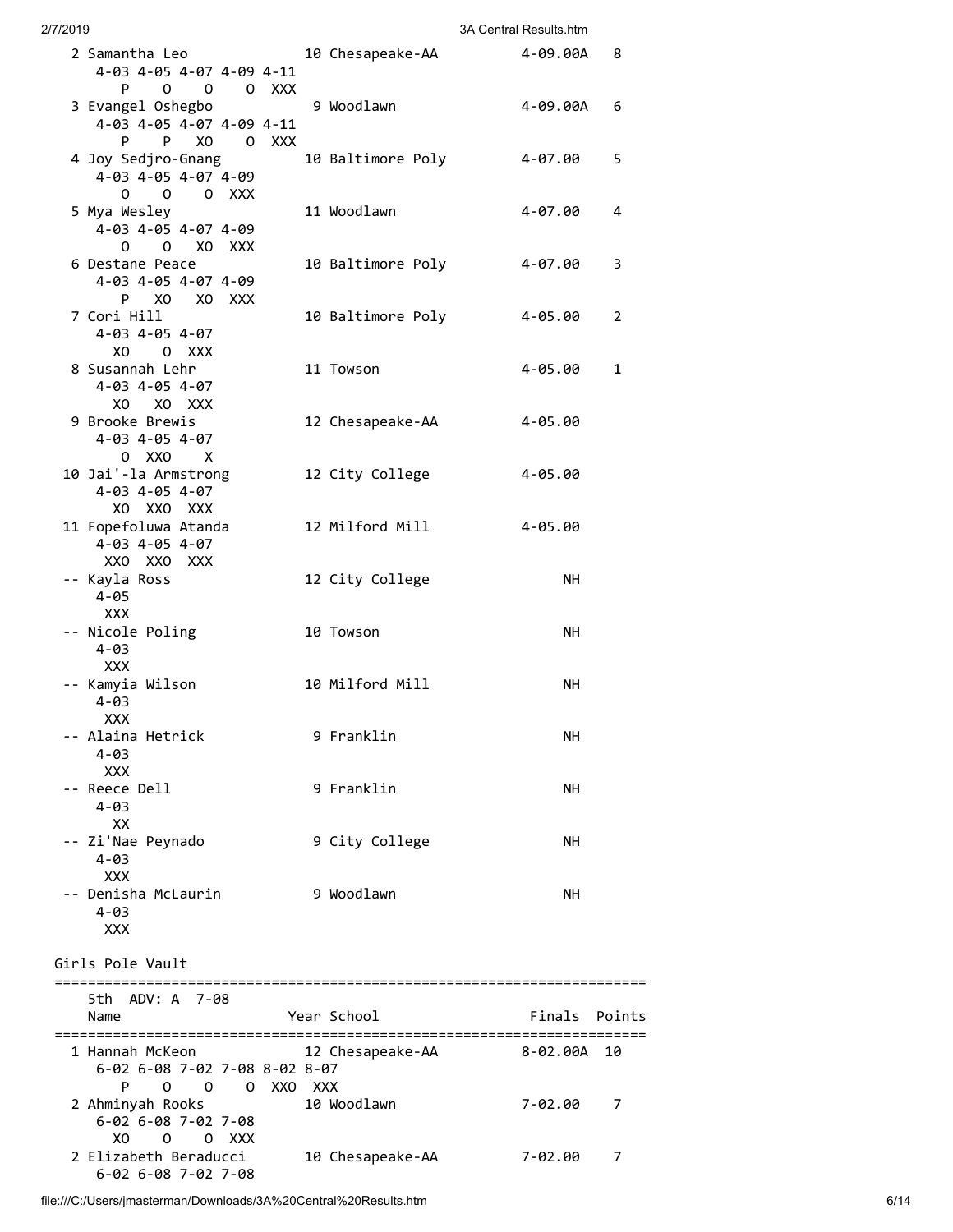| XO O O XXX<br>4 Alexis Myers<br>6-02 6-08 7-02                           | 10 Chesapeake-AA 6-08.00                                                       |                              | 5 |  |
|--------------------------------------------------------------------------|--------------------------------------------------------------------------------|------------------------------|---|--|
| $0$ 0 XXX<br>-- Devon Wilkes                                             | 10 Towson                                                                      | NН                           |   |  |
| $6 - 02$<br>XXX.                                                         |                                                                                |                              |   |  |
| Girls Shot Put                                                           |                                                                                |                              |   |  |
| 5th ADV: A 33-00                                                         |                                                                                |                              |   |  |
| Name                                                                     | Year School                                                                    | Finals Points                |   |  |
|                                                                          | 1 Sarah Cuttler 10 Chesapeake-AA 31-01.00 10                                   |                              |   |  |
|                                                                          | 28-03.50 28-06.50 30-03 28-06 31-01 29-03                                      |                              |   |  |
| 2 Keyona Henry<br>26-11 22-08 27-09 27-01 27-05 29-02                    | 12 Dundalk                                                                     | 29-02.00                     | 8 |  |
| 3 Dasha Beaton                                                           | 9 Franklin                                                                     | 28-04.50                     | 6 |  |
|                                                                          | 26-10.50 28-02 27-05 27-06.50 FOUL 28-04.50                                    |                              |   |  |
| 4 Katelyn Taylor                                                         | 12 Kenwood<br>25-10 25-05.50 27-08.50 26-04 24-04.50 24-05                     | 27-08.50                     | 5 |  |
|                                                                          | 5 Dajinae Bell <b>12 Baltimore Poly</b> 27-00.50                               |                              | 4 |  |
|                                                                          | 25-08.50 25-07 24-05 6-06.50 27-00.50 24-06.50                                 |                              |   |  |
|                                                                          |                                                                                |                              | 3 |  |
|                                                                          | 24-08.50 25-01 26-02.50 23-02 25-09.50 26-07.50                                |                              | 2 |  |
|                                                                          |                                                                                |                              |   |  |
|                                                                          | 8 Norah Hart 9 Chesapeake-AA 25-10.00                                          |                              | 1 |  |
| 25-10 25-02 24-09 23-11.50 25-02 24-10<br>9 Kamierra Wheeler 10 Woodlawn |                                                                                |                              |   |  |
|                                                                          | 25-02.50 23-06.50 25-04 23-08 23-11 23-00.50                                   | 25-04.00                     |   |  |
| 25-04 23-02.50 24-00.50                                                  | 10 Ekaterina Georgantas 12 Towson                                              | 25-04.00                     |   |  |
| 11 Shawnie Allen<br>25-03 23-00 24-05.50                                 | 11 Dundalk                                                                     | 25-03.00                     |   |  |
| 12 Kentiera Wood<br>23-11.50 24-09.50 25-00                              | 11 Baltimore Poly 25-00.00                                                     |                              |   |  |
| 13 Ava Washington                                                        | 10 Franklin                                                                    | 23-06.50                     |   |  |
| 23-00 23-06.50 22-03.50<br>14 Fendi Douglas                              | 10 Southwestern                                                                | 23-01.50                     |   |  |
| 21-10.50 19-06.50 23-01.50                                               |                                                                                |                              |   |  |
|                                                                          | 15 Grace Ngakoumandji 10 Digital Harbor 23-00.50<br>22-11.50 22-06.50 23-00.50 |                              |   |  |
| 16 Brooke Harvey 12 Northeast-AA<br>23-00.50 19-00 19-01                 |                                                                                | 23-00.50                     |   |  |
| 21-09.50 21-02.50 20-03                                                  |                                                                                | 21-09.50                     |   |  |
| 18 Mackenzie Williams<br>20-09 21-02 21-04                               | 11 Chesapeake-AA                                                               | $21 - 04.00$                 |   |  |
| 19 Savannah Quick 12 Northeast-AA<br>18-01.50 19-04 20-08                |                                                                                | 20-08.00                     |   |  |
| 20 Chandera Lewis                                                        | 11 Southwestern                                                                | 20-00.00                     |   |  |
| 18-11.50 18-04 20-00<br>21 Anna MacFarland 11 Parkville                  |                                                                                | 19-04.00                     |   |  |
| 18-10.50 17-04.50 19-04                                                  |                                                                                |                              |   |  |
| Boys 55 Meter Dash<br>=================                                  |                                                                                |                              |   |  |
| 8 Advance: Top 1 Each Heat plus Next 5 Best Times                        |                                                                                |                              |   |  |
| 5th ADV: A 6.89<br>Name                                                  | Year School                                                                    | Prelims H#                   |   |  |
|                                                                          |                                                                                |                              |   |  |
| Preliminaries                                                            |                                                                                |                              |   |  |
| 1 Von Reames<br>2 Taishaun Craddock 11 Dundalk                           | 10 Franklin                                                                    | A 6.81Q 3<br>A 6.82Q 2 6.811 |   |  |
|                                                                          |                                                                                |                              |   |  |

file:///C:/Users/jmasterman/Downloads/3A%20Central%20Results.htm 7/14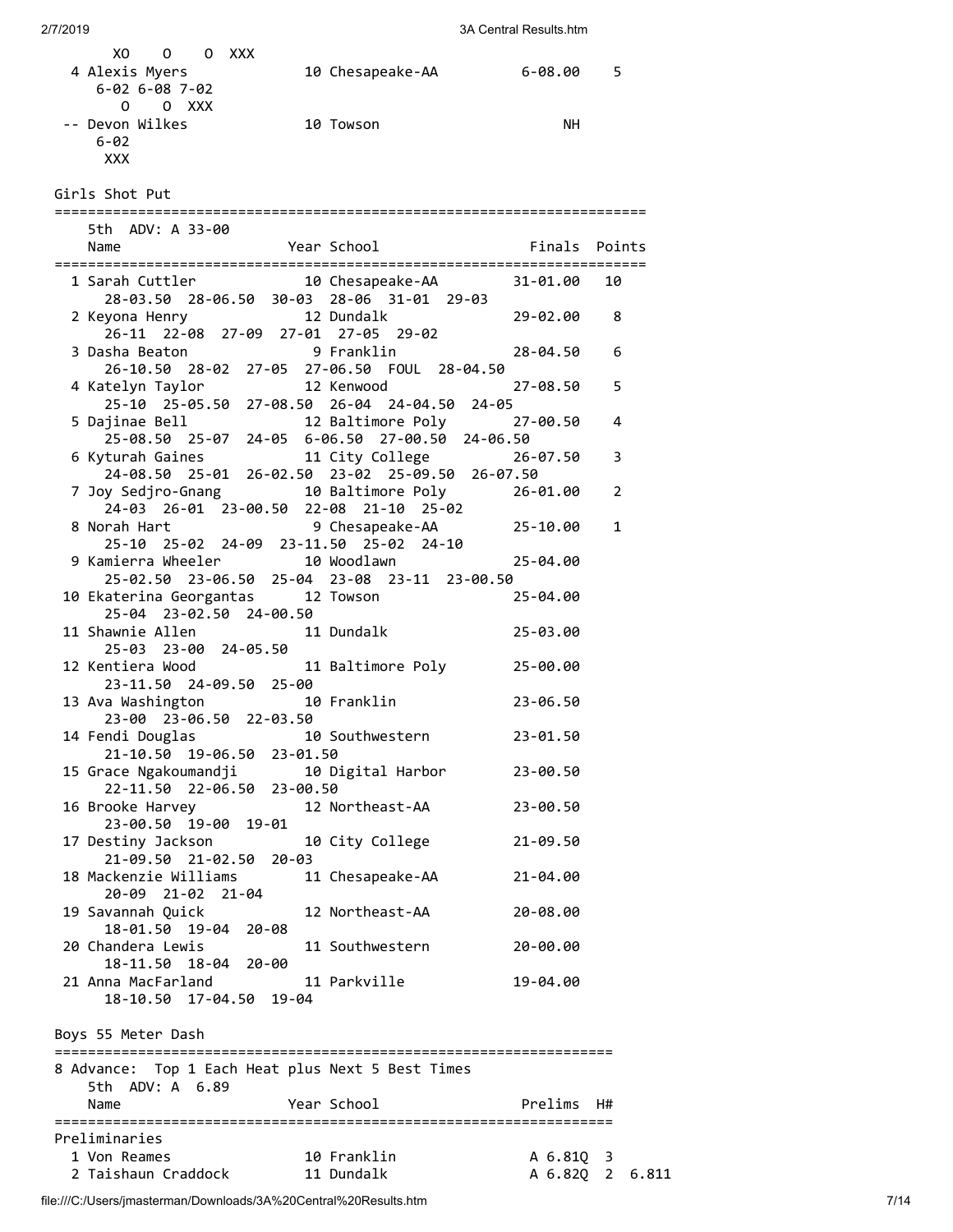|        | 3 Almighty Williamson<br>4 Marquis Miller<br>5 Jordan Williams<br>6 Breez Wigfield<br>7 Eric Miles<br>8 Shawn Getzan<br>9 Richard Fadipe<br>10 Tahshawn Young<br>10 Taiwan Martin<br>12 Daniel Washington<br>13 Malachi Stevens<br>14 Alair Sapp<br>15 Rudy Diaz<br>16 Marquis Marable<br>17 Riley Pitt<br>18 Hunter Davis<br>19 Pierson Dyson<br>20 Durron Price<br>-- Rodger Wright | 12 Digital Harbor<br>10 Milford Mill<br>11 Dundalk<br>10 Milford Mill<br>10 Baltimore Poly<br>10 Digital Harbor<br>12 City College<br>11 Woodlawn<br>12 Baltimore Poly<br>12 Parkville<br>12 City College<br>12 Patapsco<br>11 Baltimore Poly<br>12 Dundalk<br>10 Northeast-AA<br>12 Chesapeake-AA<br>12 City College<br>12 Woodlawn<br>12 Milford Mill | A 6.82Q 1 6.820<br>A 6.82q 2<br>A 6.84q 2<br>A 6.86q 2<br>$6.92q$ 2<br>6.93q<br>6.99<br>7.01<br>7.01<br>7.04<br>7.07<br>7.09<br>$7.18$ 3<br>$7.19$ 3<br>7.22<br>7.22<br>7.38<br>7.51<br>FS. | 1<br>1<br>1<br>3<br>1<br>2<br>2<br>2<br>1<br>1<br>- 3<br>3 | 6.818<br>7.010<br>7.010<br>7.214<br>7.220 |        |
|--------|---------------------------------------------------------------------------------------------------------------------------------------------------------------------------------------------------------------------------------------------------------------------------------------------------------------------------------------------------------------------------------------|---------------------------------------------------------------------------------------------------------------------------------------------------------------------------------------------------------------------------------------------------------------------------------------------------------------------------------------------------------|---------------------------------------------------------------------------------------------------------------------------------------------------------------------------------------------|------------------------------------------------------------|-------------------------------------------|--------|
|        | Boys 55 Meter Dash                                                                                                                                                                                                                                                                                                                                                                    |                                                                                                                                                                                                                                                                                                                                                         |                                                                                                                                                                                             |                                                            |                                           |        |
|        | 5th ADV: A 6.89                                                                                                                                                                                                                                                                                                                                                                       |                                                                                                                                                                                                                                                                                                                                                         |                                                                                                                                                                                             |                                                            |                                           |        |
|        | Name                                                                                                                                                                                                                                                                                                                                                                                  | Year School                                                                                                                                                                                                                                                                                                                                             | Finals Points                                                                                                                                                                               |                                                            |                                           |        |
| Finals |                                                                                                                                                                                                                                                                                                                                                                                       |                                                                                                                                                                                                                                                                                                                                                         |                                                                                                                                                                                             |                                                            |                                           |        |
|        | 1 Almighty Williamson                                                                                                                                                                                                                                                                                                                                                                 | 12 Digital Harbor                                                                                                                                                                                                                                                                                                                                       | 6.77A                                                                                                                                                                                       | 10                                                         |                                           |        |
|        | 2 Von Reames                                                                                                                                                                                                                                                                                                                                                                          | 10 Franklin                                                                                                                                                                                                                                                                                                                                             | 6.80A                                                                                                                                                                                       |                                                            | 8                                         |        |
|        | 3 Breez Wigfield                                                                                                                                                                                                                                                                                                                                                                      | 10 Milford Mill                                                                                                                                                                                                                                                                                                                                         | 6.85A                                                                                                                                                                                       |                                                            | 6                                         |        |
|        | 4 Jordan Williams                                                                                                                                                                                                                                                                                                                                                                     | 11 Dundalk                                                                                                                                                                                                                                                                                                                                              | 6.85A                                                                                                                                                                                       |                                                            | 5                                         |        |
|        | 5 Marquis Miller                                                                                                                                                                                                                                                                                                                                                                      | 10 Milford Mill                                                                                                                                                                                                                                                                                                                                         | 6.87A                                                                                                                                                                                       |                                                            | 4                                         |        |
|        | 6 Taishaun Craddock                                                                                                                                                                                                                                                                                                                                                                   | 11 Dundalk                                                                                                                                                                                                                                                                                                                                              | 6.88A                                                                                                                                                                                       |                                                            | 3                                         |        |
|        | 7 Eric Miles                                                                                                                                                                                                                                                                                                                                                                          | 10 Baltimore Poly                                                                                                                                                                                                                                                                                                                                       | 6.88A                                                                                                                                                                                       |                                                            | $\overline{2}$                            |        |
|        | 8 Shawn Getzan                                                                                                                                                                                                                                                                                                                                                                        | 10 Digital Harbor                                                                                                                                                                                                                                                                                                                                       | 7.06                                                                                                                                                                                        |                                                            | 1                                         |        |
|        | Boys 300 Meter Dash                                                                                                                                                                                                                                                                                                                                                                   |                                                                                                                                                                                                                                                                                                                                                         |                                                                                                                                                                                             |                                                            |                                           |        |
|        |                                                                                                                                                                                                                                                                                                                                                                                       |                                                                                                                                                                                                                                                                                                                                                         |                                                                                                                                                                                             |                                                            |                                           |        |
|        | 5th.<br>ADV: A 38.28                                                                                                                                                                                                                                                                                                                                                                  |                                                                                                                                                                                                                                                                                                                                                         |                                                                                                                                                                                             |                                                            |                                           |        |
|        | Name                                                                                                                                                                                                                                                                                                                                                                                  | Year School                                                                                                                                                                                                                                                                                                                                             | Finals H# Points                                                                                                                                                                            |                                                            |                                           |        |
|        |                                                                                                                                                                                                                                                                                                                                                                                       |                                                                                                                                                                                                                                                                                                                                                         |                                                                                                                                                                                             |                                                            |                                           |        |
|        | 1 Colby Owens<br>2 Taishaun Craddock                                                                                                                                                                                                                                                                                                                                                  | 12 Milford Mill<br>11 Dundalk                                                                                                                                                                                                                                                                                                                           | 37.73A<br>38.26A                                                                                                                                                                            | 6<br>6                                                     | 10<br>8                                   |        |
|        | 3 Talil Atkins                                                                                                                                                                                                                                                                                                                                                                        | 9 Baltimore Poly                                                                                                                                                                                                                                                                                                                                        | 38.47                                                                                                                                                                                       | 5                                                          | 6                                         |        |
|        | 4 Breez Wigfield                                                                                                                                                                                                                                                                                                                                                                      | 10 Milford Mill                                                                                                                                                                                                                                                                                                                                         | 38.90                                                                                                                                                                                       | 5                                                          | 5                                         | 38.896 |
|        | 5 Marquis Miller                                                                                                                                                                                                                                                                                                                                                                      | 10 Milford Mill                                                                                                                                                                                                                                                                                                                                         | 38.90                                                                                                                                                                                       | 6                                                          | 4                                         | 38.898 |
|        | 6 Eric Miles                                                                                                                                                                                                                                                                                                                                                                          | 10 Baltimore Poly                                                                                                                                                                                                                                                                                                                                       | 38.94                                                                                                                                                                                       | 2                                                          | 3                                         | 38.935 |
|        | 7 Von Reames                                                                                                                                                                                                                                                                                                                                                                          | 10 Franklin                                                                                                                                                                                                                                                                                                                                             | 38.94                                                                                                                                                                                       | 4                                                          | 2                                         | 38.936 |
|        | 8 Marquis Marable                                                                                                                                                                                                                                                                                                                                                                     | 12 Dundalk                                                                                                                                                                                                                                                                                                                                              | 39.36                                                                                                                                                                                       | 5                                                          | $\mathbf{1}$                              |        |
|        | 9 Hunter Davis<br>10 Sean Williams                                                                                                                                                                                                                                                                                                                                                    | 12 Chesapeake-AA<br>9 Woodlawn                                                                                                                                                                                                                                                                                                                          | 39.54<br>39.68                                                                                                                                                                              | 6<br>4                                                     |                                           |        |
|        | 11 George Washington                                                                                                                                                                                                                                                                                                                                                                  | 11 Woodlawn                                                                                                                                                                                                                                                                                                                                             | 40.10                                                                                                                                                                                       | 4                                                          |                                           |        |
|        | 12 Malachi Stevens                                                                                                                                                                                                                                                                                                                                                                    | 12 City College                                                                                                                                                                                                                                                                                                                                         | 40.14                                                                                                                                                                                       | 1                                                          |                                           |        |
|        | 13 Avery Miles                                                                                                                                                                                                                                                                                                                                                                        | 12 Digital Harbor                                                                                                                                                                                                                                                                                                                                       | 40.19                                                                                                                                                                                       | 3                                                          |                                           |        |
|        | 14 Akinwumi Juice Akinfenwa                                                                                                                                                                                                                                                                                                                                                           | 11 Baltimore Poly                                                                                                                                                                                                                                                                                                                                       | 40.23                                                                                                                                                                                       | $\mathbf{1}$                                               |                                           |        |
|        | 15 Braden Hamelin                                                                                                                                                                                                                                                                                                                                                                     | 12 Towson                                                                                                                                                                                                                                                                                                                                               | 40.24                                                                                                                                                                                       | $\overline{2}$                                             | 40.232                                    |        |
|        | 16 Ryhiem Hall                                                                                                                                                                                                                                                                                                                                                                        | 12 Franklin                                                                                                                                                                                                                                                                                                                                             | 40.24                                                                                                                                                                                       | 3                                                          | 40.240                                    |        |
|        | 17 Josh Allen<br>18 Sean Ruffin                                                                                                                                                                                                                                                                                                                                                       | 11 Franklin<br>11 Patapsco                                                                                                                                                                                                                                                                                                                              | 40.52<br>40.62                                                                                                                                                                              | 4<br>$\overline{2}$                                        |                                           |        |
|        | 19 Jarrell Simpkins                                                                                                                                                                                                                                                                                                                                                                   | 10 Lansdowne                                                                                                                                                                                                                                                                                                                                            | 40.71                                                                                                                                                                                       | $\overline{2}$                                             |                                           |        |
|        | 20 Carlton McClain                                                                                                                                                                                                                                                                                                                                                                    | 10 Northeast-AA                                                                                                                                                                                                                                                                                                                                         | 40.96                                                                                                                                                                                       | 5                                                          |                                           |        |
|        | 21 Afeez Bhadmus                                                                                                                                                                                                                                                                                                                                                                      | 11 Digital Harbor                                                                                                                                                                                                                                                                                                                                       | 41.16                                                                                                                                                                                       | 3                                                          |                                           |        |
|        | 22 Dalton Nicklow                                                                                                                                                                                                                                                                                                                                                                     | 12 Chesapeake-AA                                                                                                                                                                                                                                                                                                                                        | 41.40                                                                                                                                                                                       | 1                                                          |                                           |        |

Boys 500 Meter Run

==========================================================================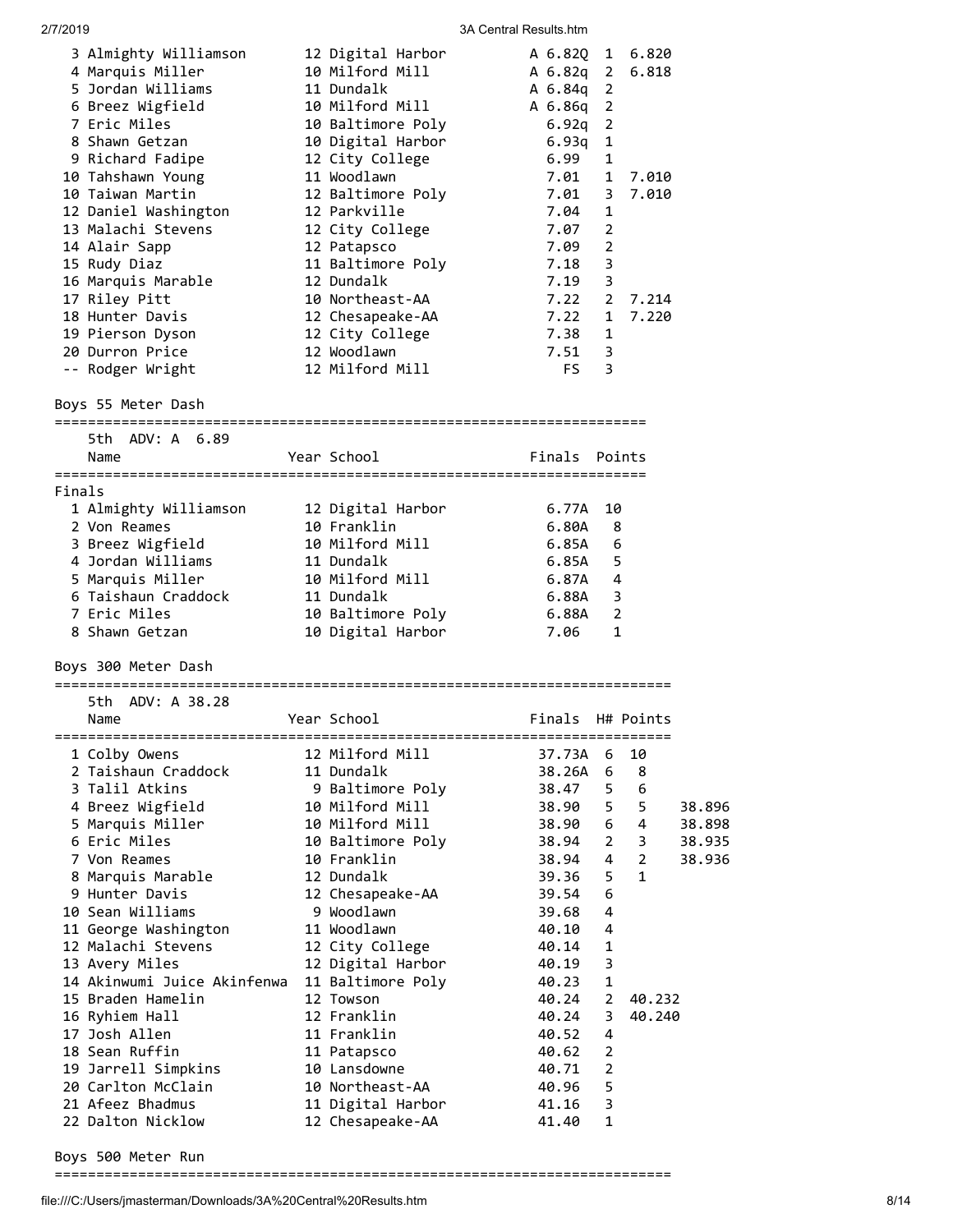| ADV: A 1:11.10<br>5th.<br>Name        | Year School                            | Finals H# Points   |                            |                |
|---------------------------------------|----------------------------------------|--------------------|----------------------------|----------------|
| ===================================== | .================================      |                    |                            |                |
| 1 Korede Otusajo                      | 9 Milford Mill                         | 1:10.25A           | 6                          | 10             |
| 2 Kayode Egbire-molen                 | 12 City College                        | 1:11.47            | 6                          | 8              |
| 3 Talil Atkins                        | 9 Baltimore Poly                       | 1:12.16            | 3                          | 6              |
| 4 Kendell Gordon                      | 12 Baltimore Poly                      | 1:13.22            | 5                          | 5              |
| 5 Timothy Armstrong                   | 12 Digital Harbor                      | 1:13.59            | 5                          | $\overline{4}$ |
| 6 Diandre White                       | 11 Baltimore Poly                      | 1:14.77            | 5                          | 3              |
| 7 Mubarak Muhammed                    | 10 Milford Mill                        | 1:15.00            | 3<br>$\overline{2}$        | $\overline{2}$ |
| 8 Da'shawn Hammond<br>9 Darrell King  | 12 Digital Harbor<br>10 Franklin       | 1:15.75            | 3                          | 1              |
| 10 Noah Hambrick                      | 11 Parkville                           | 1:16.35<br>1:16.95 | 2                          |                |
| 11 Michael Feenster                   | 10 Parkville                           | 1:17.67            | 2                          |                |
| 12 Shaquille Millins                  | 9 City College                         | 1:18.58            | 2                          |                |
| 13 Sean Williams                      | 9 Woodlawn                             | 1:20.05            | 3                          |                |
| 14 Ahmad Conteh                       | 12 Lansdowne                           | 1:20.65            | 1                          |                |
| 15 John Yayi-Bondje                   | 12 Chesapeake-AA                       | 1:21.67            | 6                          |                |
| 16 Kilik Carlest                      | 11 Dundalk                             | 1:22.88            | 1                          |                |
| 17 Charles Seitz                      | 11 Towson                              | 1:24.90            | 1                          |                |
| 18 Avery Miles                        | 12 Digital Harbor                      | 1:25.51            | 1                          |                |
|                                       |                                        |                    |                            |                |
| Boys 800 Meter Run                    | ====================                   |                    |                            |                |
| 5th ADV: A 2:07.68                    |                                        |                    |                            |                |
| Name                                  | Year School                            | Finals             |                            | H# Points      |
|                                       |                                        |                    |                            |                |
| 1 Joseph Queen                        | 12 Franklin                            | 2:05.34A           | 3                          | 10             |
| 2 Jordan Carrington                   | 12 Digital Harbor                      | 2:06.54A           | 3                          | 8              |
| 3 Tymique Goodman                     | 11 Woodlawn                            | 2:08.30            | 3                          | 6              |
| 4 Kendell Gordon                      | 12 Baltimore Poly                      | 2:09.11            | 3                          | 5              |
| 5 Kayode Egbire-molen                 | 12 City College                        | 2:09.32            | 3<br>3                     | 4<br>3         |
| 6 John Yayi-Bondje<br>7 Dwayne Metts  | 12 Chesapeake-AA<br>12 Woodlawn        | 2:13.61<br>2:14.46 | 3                          | $\overline{2}$ |
| 8 Austin Samuel                       | 12 Chesapeake-AA                       | 2:15.56            | 3                          | 1              |
| 9 Jason Palmer                        | 11 City College                        | 2:16.89            | $\overline{2}$             |                |
| 10 Seth Chng-Lim                      | 10 Baltimore Poly                      | 2:16.91            | 1                          |                |
| 11 Isaiah Roberts                     | 11 Baltimore Poly                      | 2:17.98            | 2                          |                |
| 12 Dan Rickel                         | 12 Franklin                            | 2:18.16            | $\overline{2}$             |                |
| 13 Kaiyah Covington                   | 11 Lansdowne                           | 2:22.75            | $\overline{2}$             |                |
| 14 Ben Kolarek                        | 9 Lansdowne                            | 2:23.69            | 1                          |                |
| 15 Marcus Lomax                       | 10 Digital Harbor                      | 2:23.72            | 2                          |                |
| 16 Jacob Haloskey                     | 11 Chesapeake-AA                       | 2:24.14            | 1                          |                |
| 17 Ahmad Conteh                       | 12 Lansdowne                           | 2:24.75            | 1                          |                |
| 18 Quentin Pastore                    | 11 Towson                              | 2:24.78            | 1                          |                |
| 19 Dominic Keffalas                   | 12 Northeast-AA                        | 2:25.18            | 1                          |                |
| 20 Samuel Fields                      | 10 Towson                              | 2:31.16            | 2                          |                |
| 21 Cole Bradford                      | 11 Parkville                           | 2:32.38            | 1                          |                |
| Boys 1600 Meter Run                   |                                        |                    |                            |                |
| 5th ADV: A 4:45.59                    |                                        |                    |                            |                |
| Name                                  | Year School                            | Finals             |                            | H# Points      |
|                                       |                                        |                    |                            |                |
| 1 Joseph Queen                        | 12 Franklin                            | 4:38.22A           | 2                          | 10             |
| 2 Jordan Carrington                   | 12 Digital Harbor                      | 4:52.90            | 2                          | 8              |
| 3 Cory Parts                          | 11 Towson                              | 4:53.98            | $\overline{2}$             | 6              |
| 4 Peter Sorensen                      | 10 Towson                              | 4:54.27            | $\overline{2}$             | 5              |
| 5 Corey Austin<br>6 Jackson Waller    | 12 Digital Harbor<br>10 Baltimore Poly | 4:54.87<br>4:55.12 | $2^{\circ}$<br>$2^{\circ}$ | 4<br>3         |
| 7 Birhane Gebreaselase                | 12 Digital Harbor                      | 5:06.31            | $2^{\circ}$                | $\overline{2}$ |
| 8 Quentin Pastore                     | 11 Towson                              | 5:08.19            | $\overline{2}$             | 1              |
| 9 Samuel Adams                        | 10 Chesapeake-AA                       | 5:13.31            | 2                          |                |
| 10 Kaiyah Covington                   | 11 Lansdowne                           | 5:14.30            | $\overline{2}$             |                |
| 11 Brayden Ashby                      | 9 Lansdowne                            | 5:20.80            | 1                          |                |
|                                       |                                        |                    |                            |                |

file:///C:/Users/jmasterman/Downloads/3A%20Central%20Results.htm 9/14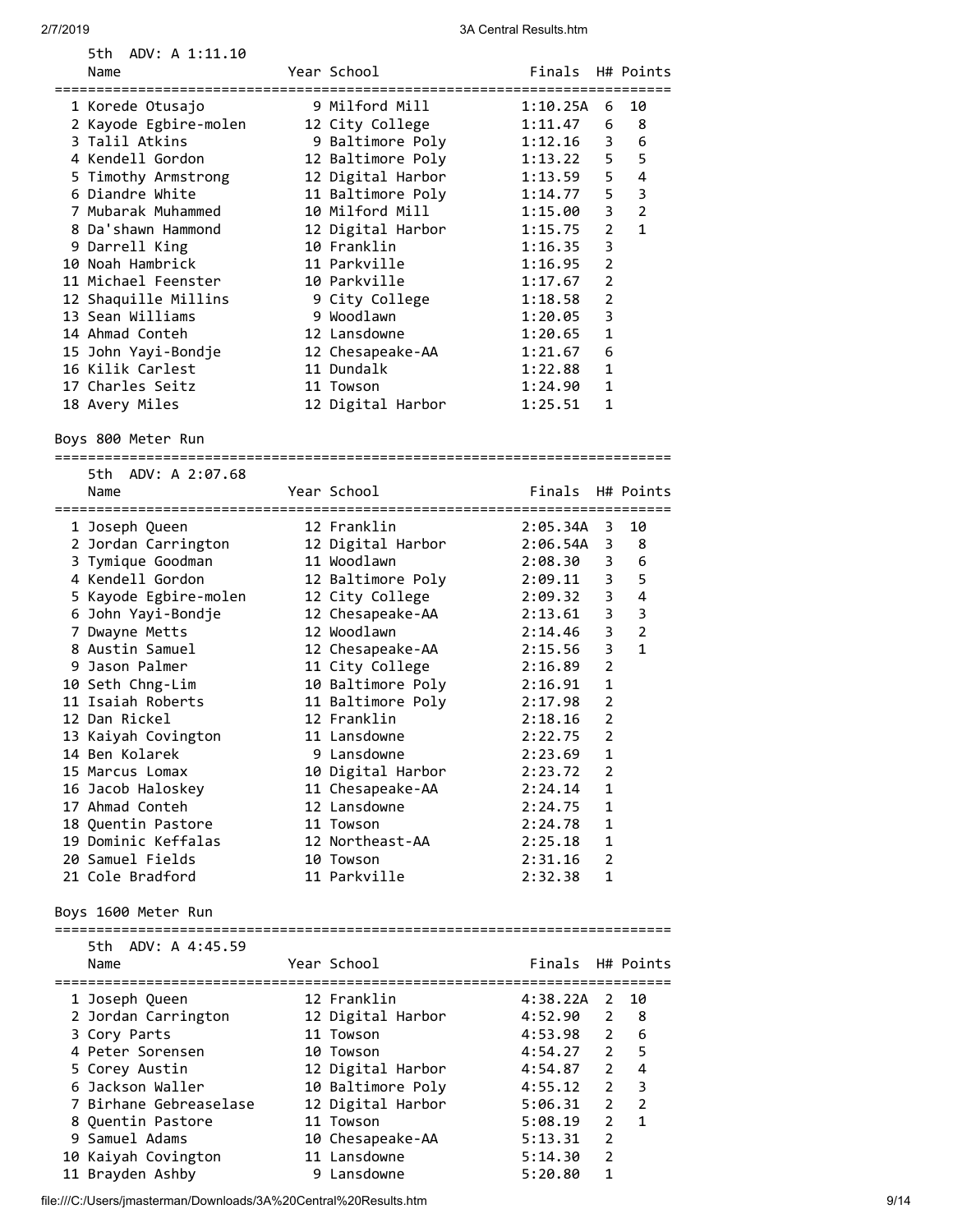| 2/7/2019 |                                                                              |                                | 3A Central Results.htm                 |
|----------|------------------------------------------------------------------------------|--------------------------------|----------------------------------------|
|          | 12 Ben Kolarek                                                               | 9 Lansdowne                    | 5:20.91<br>2                           |
|          | 13 Cole Bradford                                                             | 11 Parkville                   | 5:37.51<br>1                           |
|          | 14 Chanan Oshry                                                              | 12 City College                | 5:37.61<br>1                           |
|          | 15 Brennan Penafiel                                                          | 11 Chesapeake-AA               | 5:42.17<br>1                           |
|          | 16 Matthew Somerville                                                        | 10 Franklin                    | 5:43.12<br>1                           |
|          | 17 Nyguel Jones                                                              | 9 City College                 | 5:58.02<br>1                           |
|          | 18 Luke Seebode                                                              | 9 Patapsco                     | 6:01.23<br>1                           |
|          | 19 Michael Elder                                                             | 9 Northeast-AA                 | $\mathbf{1}$<br>6:03.71                |
|          | Boys 3200 Meter Run                                                          |                                |                                        |
|          | 5th ADV: A 10:29.23                                                          |                                |                                        |
|          | Name                                                                         | Year School                    | Finals<br>Points                       |
|          | 1 Jackson Waller                                                             | 10 Baltimore Poly              | 10:38.09<br>10                         |
|          | 2 Drew Conboy                                                                | 11 Towson                      | 10:38.46<br>8                          |
|          | 3 Samuel Fields                                                              | 10 Towson                      | 6<br>10:39.67                          |
|          | 4 Birhane Gebreaselase                                                       | 12 Digital Harbor              | 5<br>10:39.87                          |
|          | 5 Cory Parts                                                                 | 11 Towson                      | 4<br>10:40.28                          |
|          | 6 Corey Austin                                                               | 12 Digital Harbor              | 3<br>11:02.90                          |
|          | 7 Liam Rhodes                                                                | 11 Chesapeake-AA               | 2<br>11:04.30                          |
|          | 8 Yohjan Moran                                                               | 11 Digital Harbor              | 1<br>11:13.13                          |
|          | 9 Hayden Healey                                                              | 10 Chesapeake-AA               | 11:22.45                               |
|          | 10 Brayden Ashby                                                             | 9 Lansdowne                    | 11:45.53                               |
|          | 11 Jared Giblin                                                              | 10 Dundalk                     | 11:45.94                               |
|          | 12 Chanan Oshry                                                              | 12 City College                | 12:40.34                               |
|          | 13 Zachary Starr                                                             | 12 Chesapeake-AA               | 12:41.11                               |
|          | 14 Matthew Somerville                                                        | 10 Franklin                    | 12:44.11                               |
|          | 15 Trey Green                                                                | 10 Franklin                    | 14:12.69                               |
|          | -- Elyjah Bassford                                                           | 9 Baltimore Poly               | DQ                                     |
|          | 8 Advance: Top 1 Each Heat plus Next 5 Best Times<br>5th ADV: A 8.39<br>Name | Year School                    | Prelims<br>H#                          |
|          |                                                                              |                                |                                        |
|          | Preliminaries<br>1 Taishaun Craddock                                         |                                |                                        |
|          |                                                                              | 11 Dundalk                     | A 7.98Q<br>$\overline{\mathbf{c}}$     |
|          | 2 Almighty Williamson                                                        | 12 Digital Harbor              | 3<br>A 8.01Q                           |
|          | 3 Josh Krcik                                                                 | 12 Northeast-AA                | 1<br>A 8.08Q                           |
|          | 4 Shemar Williams                                                            | 10 Franklin                    | A 8.22q<br>$\mathbf{1}$                |
|          | 5 Shawn Getzan                                                               | 10 Digital Harbor              | A 8.23q<br>$\overline{2}$              |
|          | 6 Deron Williams                                                             | 12 Franklin<br>11 Dundalk      | 8.51q<br>$\overline{\mathbf{3}}$       |
|          | 7 Se'Vion Thompson<br>8 Diandre White                                        |                                | 8.55q<br>3                             |
|          |                                                                              | 11 Baltimore Poly              | 2<br>8.86q                             |
|          | 9 Citadel Anyaoha                                                            | 10 Lansdowne                   | $\mathbf{1}$<br>9.29<br>$\overline{2}$ |
|          | 10 Marcus Lomax                                                              | 10 Digital Harbor              | 9.54                                   |
|          | 11 Tre McDonald                                                              | 12 Southwestern                | 1<br>9.58                              |
|          | 12 Eric Miles                                                                | 10 Baltimore Poly              | 3<br>9.89                              |
|          | 13 Kearie Holliday                                                           | 12 Baltimore Poly              | 3<br>10.09                             |
|          | 14 Sam Perkins Cohen                                                         | 10 City College                | 10.72<br>1                             |
|          | 15 Shaquille Millins<br>16 Nathan Hensley                                    | 9 City College<br>12 Lansdowne | 10.79<br>2<br>10.80<br>1               |
|          | Boys 55 Meter Hurdles                                                        |                                |                                        |
|          |                                                                              |                                |                                        |
|          | 5th ADV: A 8.39<br>Name                                                      | Year School                    | Finals Points                          |
|          |                                                                              |                                |                                        |
| Finals   |                                                                              |                                |                                        |
|          |                                                                              |                                |                                        |
|          | 1 Almighty Williamson                                                        | 12 Digital Harbor              | 7.86A<br>10                            |
|          | 2 Taishaun Craddock                                                          | 11 Dundalk                     | 8.04A<br>8                             |
|          | 3 Josh Krcik<br>4 Shemar Williams                                            | 12 Northeast-AA<br>10 Franklin | 6<br>8.05A<br>8.10A<br>5               |

file:///C:/Users/jmasterman/Downloads/3A%20Central%20Results.htm 10/14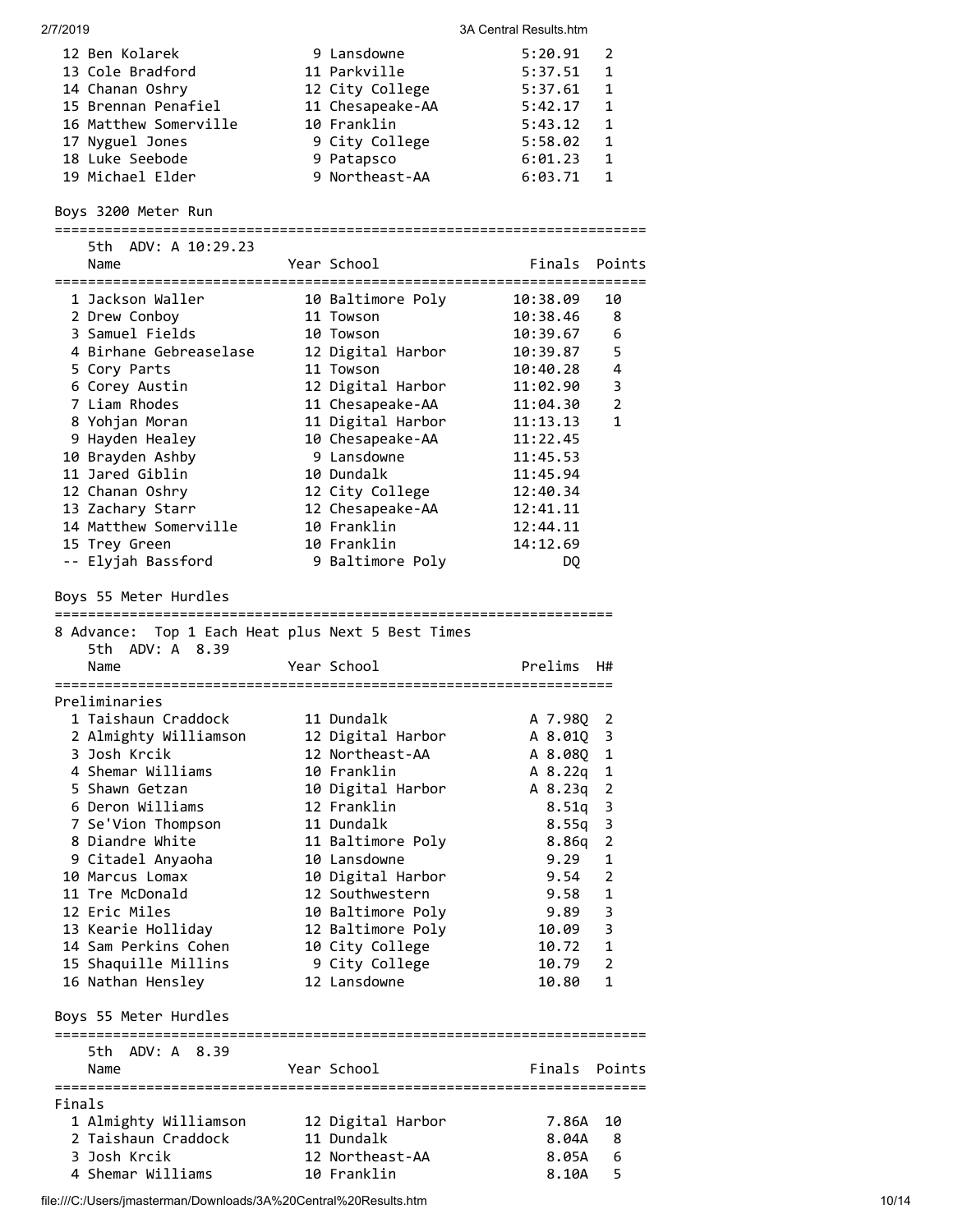| 5 Shawn Getzan      | 10 Digital Harbor | 8.25A | - 4          |
|---------------------|-------------------|-------|--------------|
| 6 Deron Williams    | 12 Franklin       | 8.66  | $\mathbf{R}$ |
| 7 Diandre White     | 11 Baltimore Poly | 8.81  |              |
| -- Se'Vion Thompson | 11 Dundalk        | FS.   |              |

Boys 4x200 Meter Relay

========================================================================== 5th ADV: A 1:39.77 School **Finals** H# Points ========================================================================== 1 Milford Mill 1:36.54A 4 10 1) Marquis Miller 10 2) Korede Otusajo 9 3) Colby Owens 12 4) Breez Wigfield 10 2 Baltimore Poly 1:37.73A 4 8 1) Talil Atkins 9 2) Rudy Diaz 11 3) Eric Miles 10 4) Taiwan Martin 12 3 Dundalk 1:38.33A 4 6 1) Taishaun Craddock 11 2) Marquis Marable 12 3) Se'Vion Thompson 11 4) Jordan Williams 11 4 Digital Harbor 1:39.07A 4 5 1) Almighty Williamson 12 2) Shawn Getzan 10 3) Da'shawn Hammond 12 4) Afeez Bhadmus 11 5 Woodlawn 1:41.13 3 4 1) Tahshawn Young 11 2) Carlson Matute 12 3) George Washington 11  $\hskip10mm$  4) Durron Price 12 6 Franklin 1:41.47 2 3 1:41.<br>1) Speedy Morante 10 2) Mekai Felton 11 3) Shane King 11 4) Von Reames 10 7 Baltimore City College 1:41.85 2 2 1) Malachi Stevens 12 2) Richard Fadipe 12 3) Pierson Dyson 12 4) Keon Richardson 11 8 Northeast-AA 1:42.05 3 1 1) Josh Krcik 12 2) Carlton McClain 10 3) Riley Pitt 10 4) Jake Connolly 9 9 Chesapeake-AA 1:42.51 3 1) Michael Mulford 12 2) Gavin Hansel 12 3) Colton Spangler 12 4) Hunter Davis 12 10 Patapsco 1:42.74 3 1) Jay'den Brodie 11 2) Sean Ruffin 11 3) Maurice Williams 11 4) Alair Sapp 12 11 Parkville 1:42.95 1 1) Daniel Washington 12 2) Jeffrey Simmons 10 3) Taconner Stewart 10 4) Noah Hambrick 11 12 Lansdowne 1:45.58 2 1) Citadel Anyaoha 10 2) Jubelo Oyeniran 10 3) Keyon Johnson 10 4) Jarrell Simpkins 10 13 Towson 1:46.40 2 1) Max Gadsden 12 2) Braden Hamelin 12 3) JP Magambo 12 4) Austin Turner 11 14 Southwestern 1:51.31 1<br>1) Tre McDonald 12 12 2) Damin Harris 12 1) Tre McDonald 12 2) Damin Harris 12 3) Greg Kirk 10 4) Ethan Wallace 10 15 Kenwood 1:58.28 1 1) Kyle Carey 10 2) Devonte Wilson 10 3) Ayodeji Omomo 10 4) Jacob Bouloubassis 9 Boys 4x400 Meter Relay ========================================================================== 5th ADV: A 3:42.84 School **Finals** H# Points ========================================================================== 3:37.11A 3 10 1) Breez Wigfield 10 2) Marquis Miller 10 3) Mubarak Muhammed 10 4) Korede Otusajo 9 2 Baltimore Poly 3:38.16A 3 8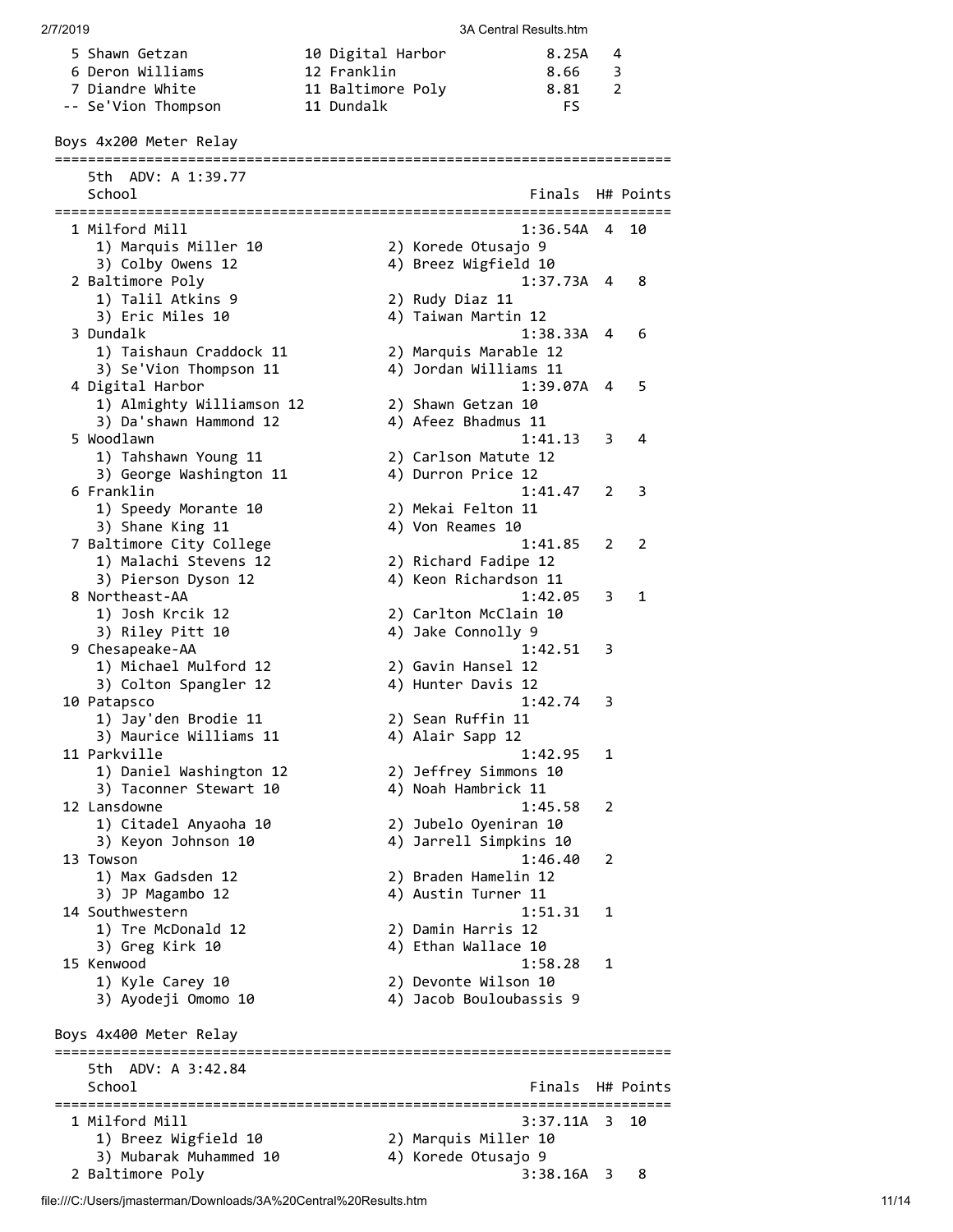1) Talil Atkins 9 2) Taiwan Martin 12 3) Diandre White 11  $\hskip1cm$  4) Kendell Gordon 12 3 Digital Harbor 3:43.03 3 6 1) Timothy Armstrong 12 2) Da'shawn Hammond 12 3) Jordan Carrington 12 4) Almighty Williamson 12 4 Woodlawn 3:43.23 3 5 1) Tymique Goodman 11 2) Sean Williams 9 3) George Washington 11  $\hskip10mm$  4) Dwayne Metts 12 5 Franklin 3:46.34 2 4 1) Josh Allen 11 2 2) Von Reames 10<br>3) Ryhiem Hall 12 2 2 4) Joseph Queen 12 3) Ryhiem Hall 12 6 Chesapeake-AA 3:47.58 2 3 1) Michael Mulford 12 2) Colton Spangler 12 3) Hunter Davis 12 4) Gavin Hansel 12 7 Dundalk 3:57.85 1 2 1) Andy Portillo 12 2) Malik Brown 11 3) Marquis Marable 12 4) Adam Lmansour 12 8 Towson 4:01.82 2 1 1) Maverick Irwin 11 2) Max Gadsden 12 3) Miles Kline 10 4) Braden Hamelin 12 9 Southwestern 4:01.85 1 1) Leon Smith 10 2) Ethan Wallace 10 3) Leon Smith 10<br>3) Greg Kirk 10 4) Tre McDonald 12 10 Northeast-AA 4:02.26 2 1) Josh Krcik 12 2) Carlton McClain 10 3) Riley Pitt 10 4) Jake Connolly 9 11 Parkville 4:02.27 1 1) Noah Hambrick 11 2) Daniel Washington 12 3) Michael Feenster 10 4) Cole Bradford 11 Boys 4x800 Meter Relay ======================================================================= 5th ADV: A 8:47.23 School **Finals Points** ======================================================================= 1 Digital Harbor 9:06.74 10 1) Birhane Gebreaselase 12 2) Jordan Carrington 12 3) Timothy Armstrong 12 4) Marcus Lomax 10 2 Towson 9:12.09 8 1) Miles Kline 10 2) Peter Sorensen 10 3) Matthew McShane 11 4) Samuel Fields 10 3 Baltimore Poly 9:12.35 6 1) Seth Chng-Lim 10 2) Caden Norville 12 3) Diego Torres 12 4) Isaiah Roberts 11 4 Chesapeake-AA 9:14.91 5 1) Austin Samuel 12 2) Brennan Penafiel 11 3) Samuel Adams 10 4) John Yayi-Bondje 12 4 Austri Samuel 12 (2) Brennan Penafiel 11<br>3) Samuel Adams 10 (4) John Yayi-Bondje 12<br>5 Franklin (9:28.69 (4) 9:28.69 (9) 1) Ethan Frantz 12 2) Darrell King 10 3) Dan Rickel 12 4) Deron Williams 12 6 Lansdowne 9:31.91 3 1) Ben Kolarek 9 2) Ahmad Conteh 12 3) Brayden Ashby 9 4) Kaiyah Covington 11 7 Baltimore City College 9:38.33 2 1) Jason Palmer 11 2) Tayo Omolola 11 3) Jordan James 11 4) Ben Swimming 10 8 Dundalk 9:42.50 1<br>
1) Kilik Carlest 11 (2) Andy Portillo 12 1) Kilik Carlest 11 2) Andy Portillo 12 3) Jared Giblin 10 4) Adam Lmansour 12 9 Northeast-AA 11:42.99 1) Richard Christie 11 2) Joshua DeVeaux 9 3) Michael Elder 9 4) Cooper Dove 9

Boys High Jump

=======================================================================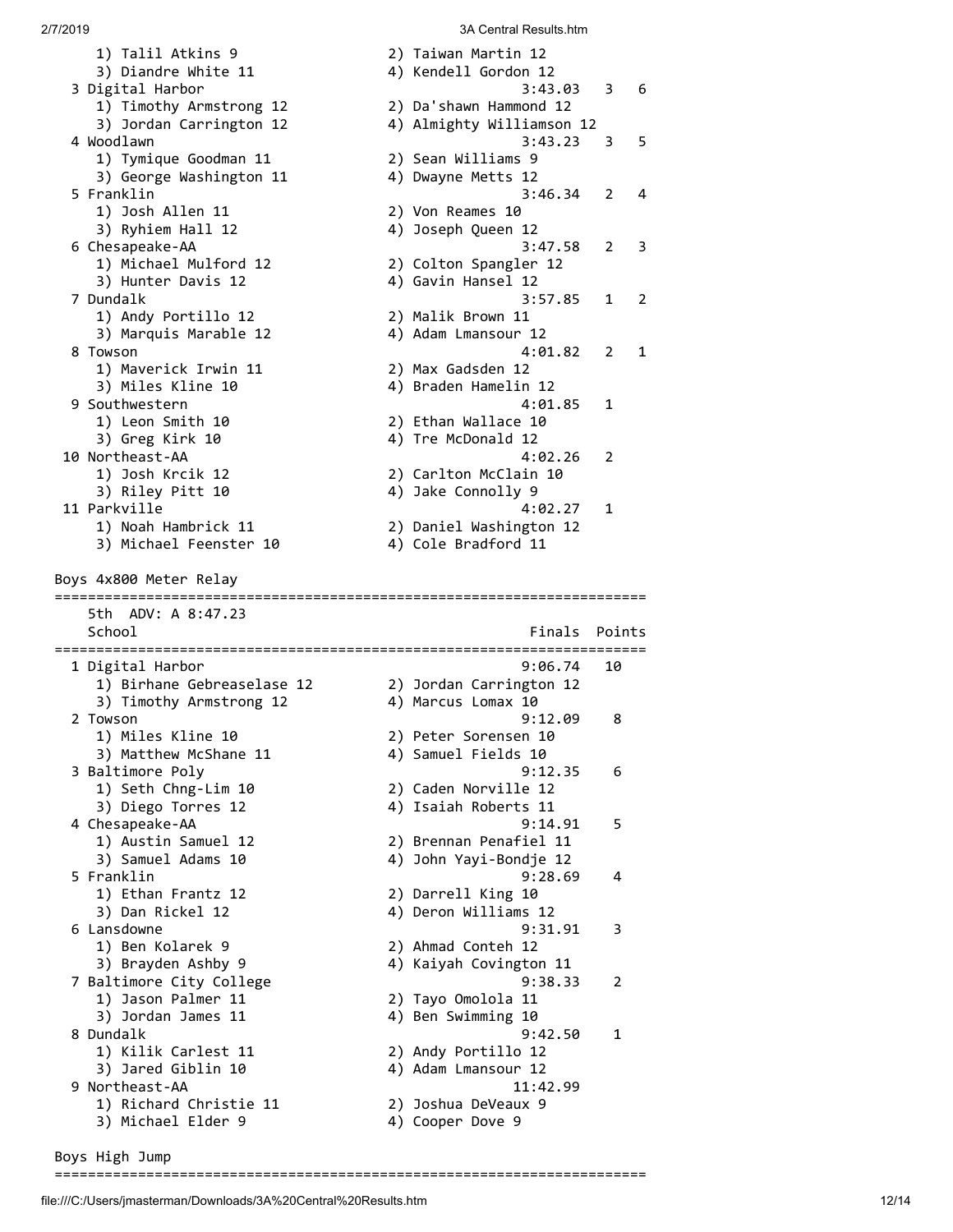|                 | 5th ADV: A 5-10<br>Name                                                        |                     |  | Year School <b>Sear</b> School                    | Finals Points                    |        |
|-----------------|--------------------------------------------------------------------------------|---------------------|--|---------------------------------------------------|----------------------------------|--------|
|                 |                                                                                |                     |  |                                                   |                                  |        |
|                 | 5-04 5-06 5-08 5-10 6-00<br>$0 \times 0$ 0 $XXX$<br>P                          |                     |  | 1 Kayode Egbire-molen 12 City College 5-10.00A 10 |                                  |        |
|                 | 2 Balla Mbengue<br>5-04 5-06 5-08 5-10 6-00<br>0 XXO<br>XO -                   | XO XXX              |  | 12 Digital Harbor                                 | 5-10.00A                         | 8      |
|                 | 3 Corey Crawford<br>5-04 5-06 5-08 5-10<br>XO O XO XXX                         |                     |  | 11 Franklin                                       | $5 - 08.00$                      | 6      |
|                 | 4 Colton Spangler<br>5-04 5-06 5-08 5-10<br>O X XX<br>0                        |                     |  | 12 Chesapeake-AA                                  | $5 - 06.00$                      | 5      |
|                 | -- Jubelo Oyeniran<br>$5 - 04$<br><b>XXX</b>                                   |                     |  | 10 Lansdowne                                      | NH.                              |        |
|                 | -- Favor Ojo<br>$5 - 04$<br><b>XXX</b>                                         |                     |  | 10 Milford Mill                                   | NΗ                               |        |
|                 | -- Thomas Thornton<br>$5 - 04$<br><b>XXX</b>                                   |                     |  | 12 Digital Harbor                                 | NΗ                               |        |
|                 | -- Alair Sapp<br>$5 - 04$<br>XXX                                               |                     |  | 12 Patapsco                                       | NH.                              |        |
|                 | -- Ahmad Conteh<br>$5 - 04$<br>xxx                                             |                     |  | 12 Lansdowne                                      | NН                               |        |
|                 | -- Richard Fadipe<br>5-04 5-06 5-08 5-10<br>P P P XXX                          |                     |  | 12 City College                                   | NΗ                               |        |
|                 | -- Malik Brown<br>$5 - 04$<br><b>XXX</b>                                       |                     |  | 11 Dundalk                                        | NΗ                               |        |
|                 | -- Maverick Irwin<br>5-04<br><b>XXX</b>                                        |                     |  | 11 Towson                                         | NH.                              |        |
|                 | -- Brandon Goodman<br>5-04<br><b>XXX</b>                                       |                     |  | 12 Chesapeake-AA                                  | NΗ                               |        |
| Boys Pole Vault |                                                                                |                     |  |                                                   |                                  |        |
|                 | 5th ADV: A 9-10<br>Name<br>:=================                                  |                     |  | Year School<br>;===============================   | Finals<br>:===================== | Points |
|                 | 1 Malik Brown<br>7-10 8-04 8-10 9-04 9-10 10-04 10-10<br>0<br>P.<br>0          | 0<br>XO.            |  | 11 Dundalk<br>0<br>XX                             | 10-04.00A                        | 10     |
|                 | 2 Brendan Ansted<br>7-10 8-04 8-10 9-04 9-10 10-04<br>$\overline{O}$<br>P<br>0 | 0<br>$\overline{O}$ |  | 12 Chesapeake-AA<br><b>XXX</b>                    | $9 - 10.00A$                     | 8      |
|                 | 3 Timothy Paulis<br>7-10 8-04 8-10 9-04<br>0<br>$\Omega$<br>OXXX               |                     |  | 12 Towson                                         | $8 - 10.00$                      | 6      |
|                 | 4 Kj Welch<br>7-10 8-04 8-10                                                   |                     |  | 11 Dundalk                                        | $8 - 04.00$                      | 4      |
|                 | 4 Angelo Cromwell<br>7-10 8-04 8-10<br>XO XXX<br>0                             |                     |  | 12 Dundalk                                        | $8 - 04.00$                      | 4      |
|                 | 4 Brandon Goodman<br>7-10 8-04 8-10                                            |                     |  | 12 Chesapeake-AA                                  | 8-04.00                          | 4      |